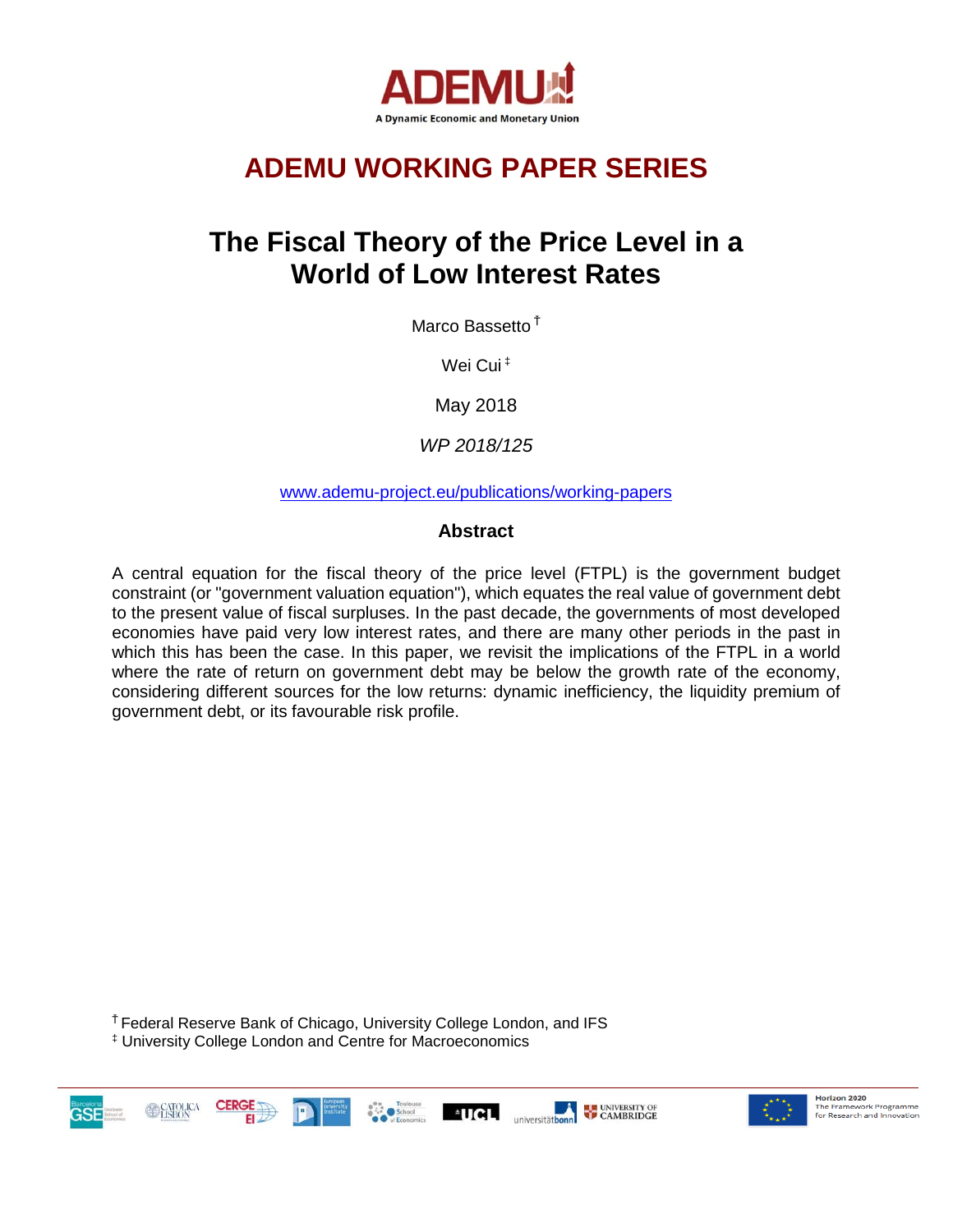

### **Acknowledgments**

We are indebted to Gadi Barlevy, Mariacristina De Nardi, and Fran\_cois Gourio for useful comments. Financial support from the ADEMU (H2020, No. 649396) project and from the ESRC Centre for Macroeconomics is gratefully acknowledged. The views expressed herein are those of the authors and not necessarily those of the Federal Reserve Bank of Chicago or the Federal Reserve System.

This is an Open Access article distributed under the terms of the Creative Commons Attribution License Creative Commons Attribution 4.0 International, which permits unrestricted use, distribution and reproduction in any medium provided that the original work is properly attributed.



\_\_\_\_\_\_\_\_\_\_\_\_\_\_\_\_\_\_\_\_\_\_\_\_\_





The ADEMU Working Paper Series is being supported by the European Commission Horizon 2020 European Union funding for Research & Innovation, grant agreement No 649396.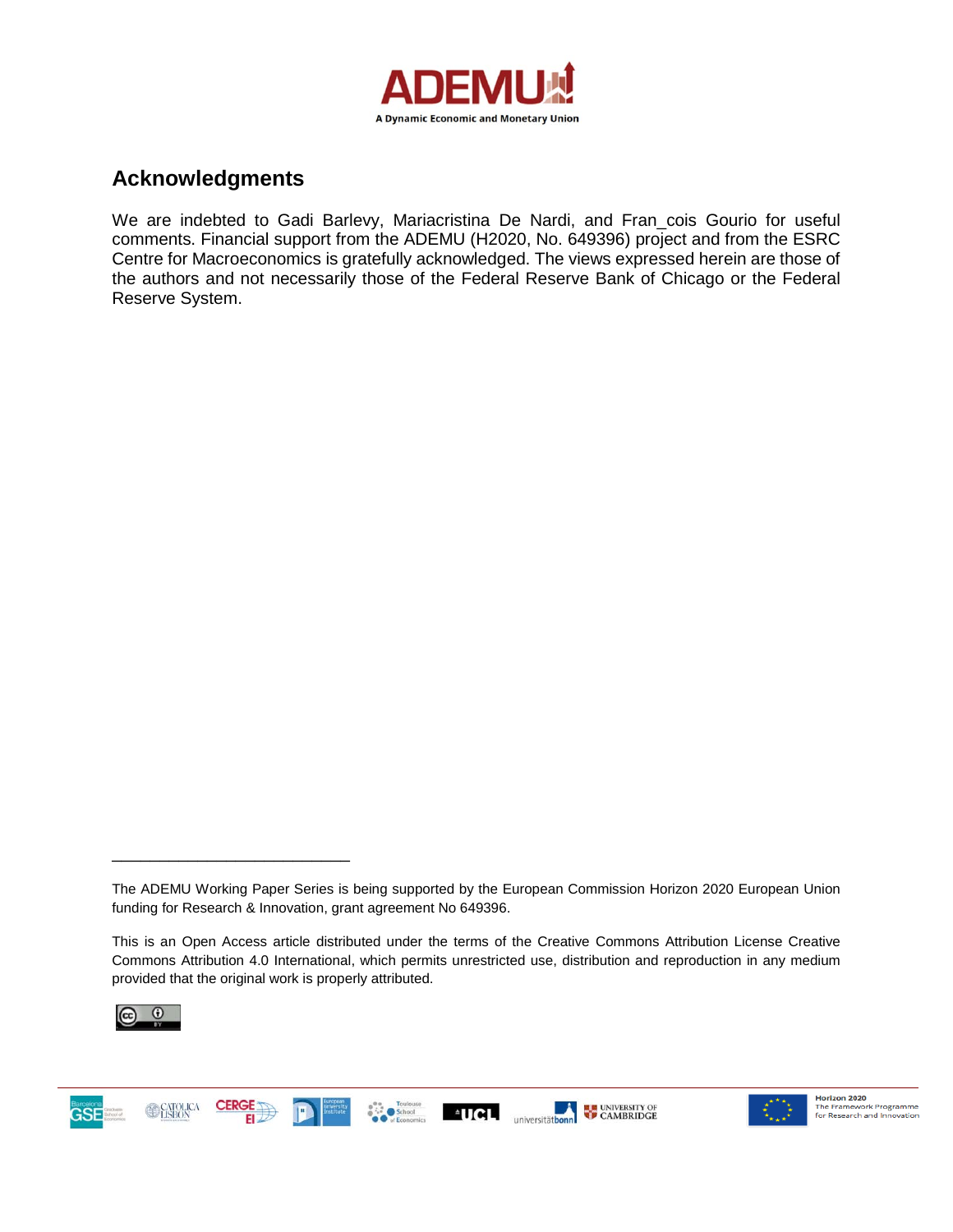### 1 Introduction

Models of monetary economies are plagued by the presence of multiple equilibria, which weakens the ability to make tight predictions.<sup>[1](#page-2-0)</sup> To select among them, it has become common to appeal to what Leeper [\[20\]](#page-26-0) defined as "active monetary policies." However, these rules imply local determinacy, but not global uniqueness, and are therefore not universally accepted as an equilibrium selection criterion.[2](#page-2-1)

An alternative approach to price-level determinacy follows what Leeper [\[20\]](#page-26-0) defined "active fiscal policies," in which the requirement that government debt follows a stable trajectory is used to select an equilibrium. In particular, since Sims [\[29\]](#page-26-1) and Woodford [\[32\]](#page-27-0), this approach is known as the "fiscal theory of the price level" (FTPL from now on). According to the FTPL, price level determinacy follows when the present value of government (primary) surpluses does not react to the price level in a way that ensures government budget balance; rather, government debt is a promise to deliver "dollars" (either purely a unit of account, or the underlying currency which by assumption can be freely printed by the government), and the value of a dollar adjusts in equilibrium so that the present value of surpluses and the real value of debt match.

Whether the FTPL is a valid selection criterion has been controversial.<sup>[3](#page-2-2)</sup> Bassetto [\[2\]](#page-24-0) analyzes the issue in a game-theoretic environment, where the price level arises explicitly from the actions of the agents in the economy and their interaction; in this more complete description of the economic environment, the FTPL remains valid when surpluses are always positive, but it requires adoption of more sophisticated strategies when the desired equilibrium path involves periods of net borrowing. This distinction is particularly important in the context of our analysis, because we find that, across a variety of models, low interest rates are compatible with a stable and positive path for debt only when the government runs primary deficits, at least on average, which is precisely the environment in which the theory is on weakest ground.

<span id="page-2-0"></span><sup>&</sup>lt;sup>1</sup>This issue is addressed in any graduate textbook in macroeconomics; see e.g. Sargent [\[27\]](#page-26-2), Woodford [\[33\]](#page-27-1), or Ljungqvist and Sargent [\[21\]](#page-26-3). Woodford [\[32\]](#page-27-0) contains an exhaustive description of the nature of equilibrium multiplicity for a cash-in-advance economy under money-supply and interest-rate rules.

<span id="page-2-2"></span><span id="page-2-1"></span><sup>2</sup>See Cochrane [\[10\]](#page-25-0) for a particularly stinging critique of active rules as a device to achieve uniqueness.

<sup>3</sup>Examples of criticisms appear in Buiter [\[5\]](#page-24-1), Kocherlakota and Phelan [\[18\]](#page-25-1), and Niepelt [\[25\]](#page-26-4).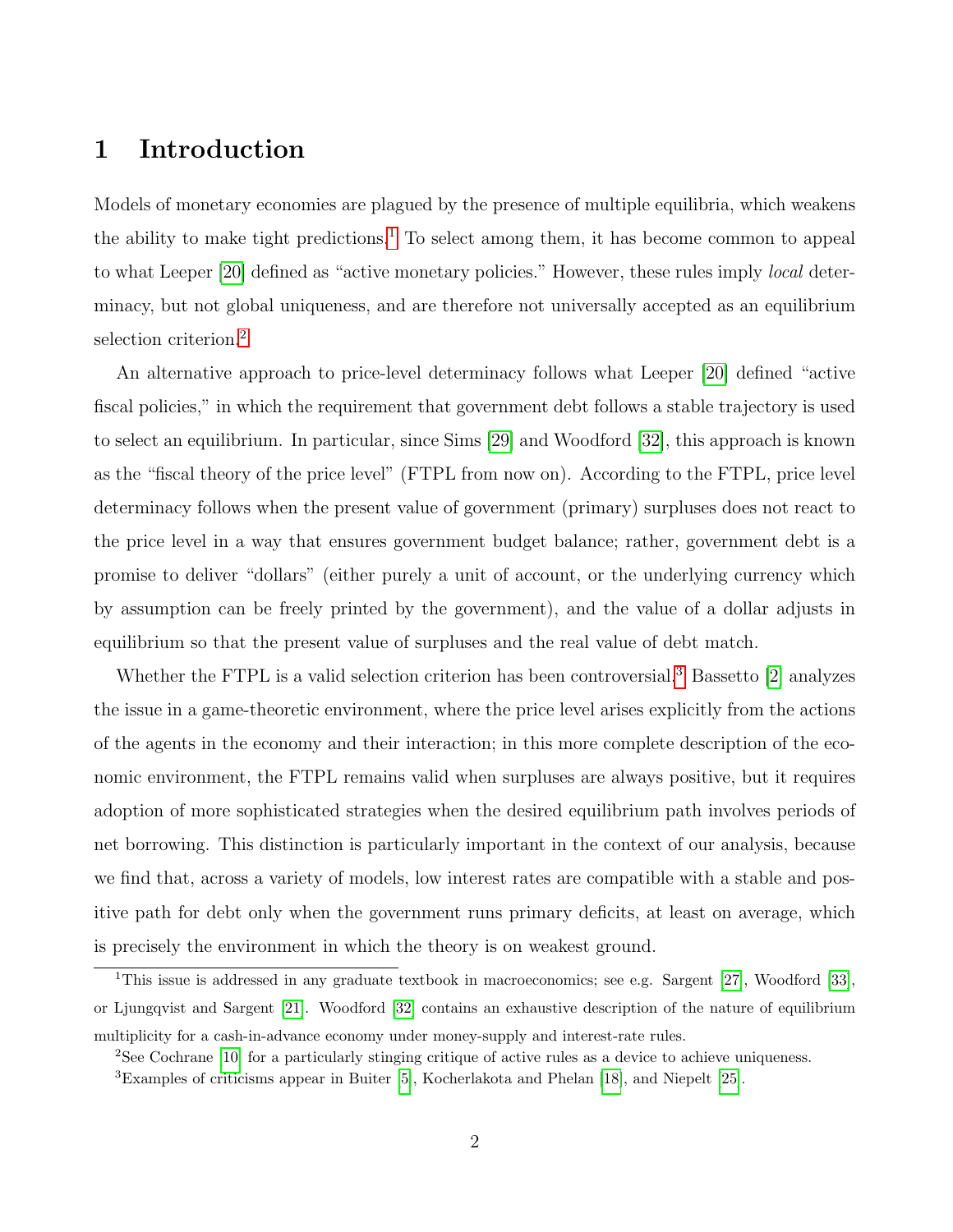

Figure 1: Reproduced from Yi and Zhang [\[34\]](#page-27-2).

In this paper, we sidestep the controversy and assume that the government can indeed commit to a sequence of real taxes, independent of the realization of the price level, but we reassess whether the uniqueness result of the FTPL continues to hold in economies in which the interest rate on government debt is persistently below the growth rate of the economy. This question is motivated by the long decline in real interest rates on government debt from the high values of the 1980s and early 1990s. As an example, Figure 1 (reproduced from Yi and Zhang [\[34\]](#page-27-2)) plots the experience of the G7 countries and shows that real interest rates on government debt below the growth rate of the economy might well be the norm rather than the exception for those countries. When interest rates fall short of the growth rate of the economy, the present value of primary surpluses may not be well defined, posing a challenge for the FTPL.

We study three main reasons why interest rates may be low, and we show that the validity of the FTPL is sensitive to the specific reason.

Our first experiment is the most favorable to the FTPL. It studies a stochastic economy and analyzes what happens when real rates of return are low because of high risk premia. In this case, an equilibrium still requires the present value of government surpluses to be (positive and) well defined and the FTPL remains valid, although without the risk adjustment expected surpluses may well be negative.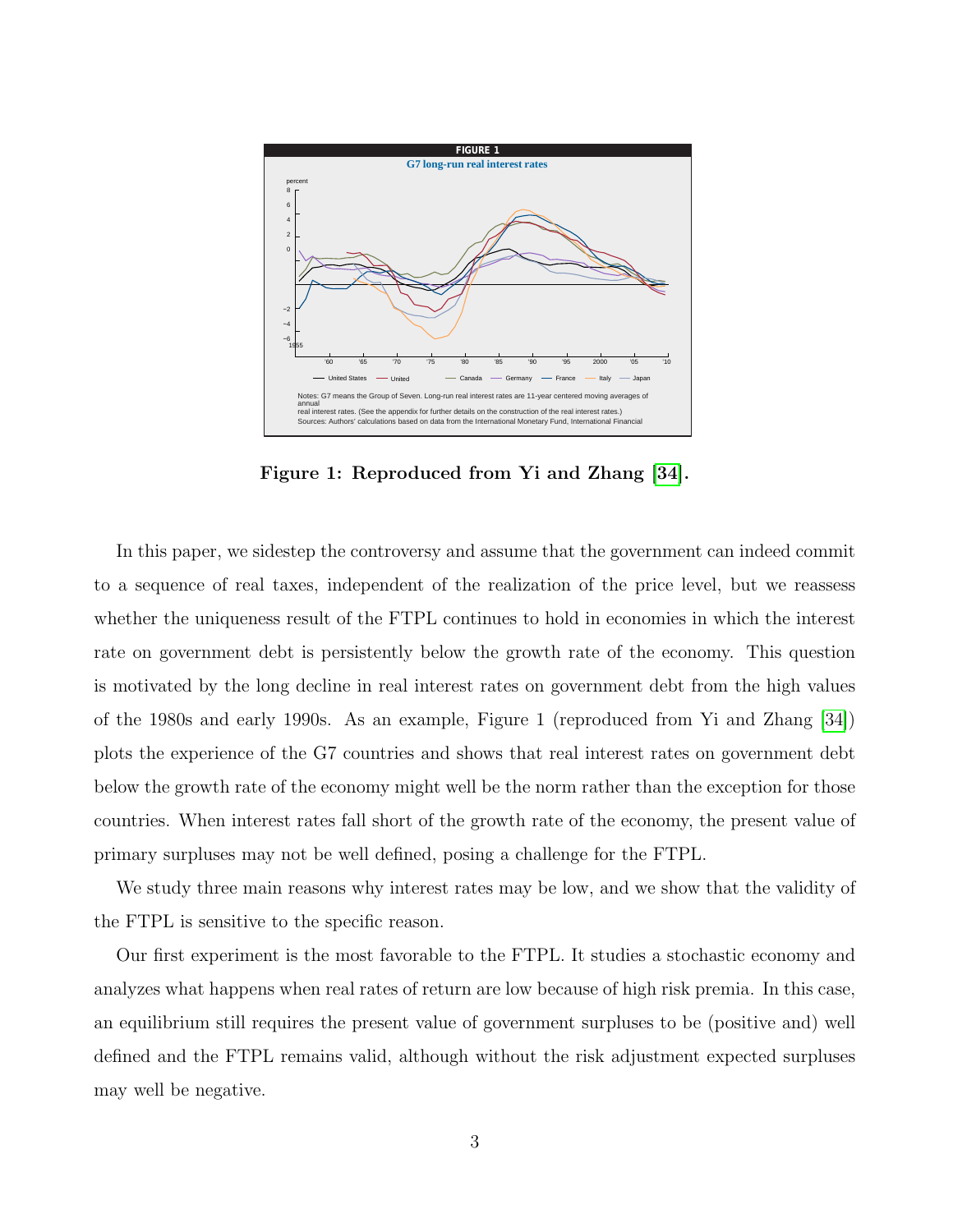Second, we entertain the possibility that the economy might be dynamically inefficient. In this context, we show that the FTPL is no longer able to select a unique equilibrium, and multiple price levels are consistent with an equilibrium even when taxes are set in real terms and do not adjust. Even then, the FTPL can select a *range* of equilibrium prices even when monetary policy is run as in Sargent and Wallace [\[28\]](#page-26-5) and no prediction would be possible otherwise.

The hypothesis of dynamic inefficiency has been revived by Geerolf [\[15\]](#page-25-2), who rebuts the negative evidence in Abel et al. [\[1\]](#page-24-2). Nonetheless, other authors have emphasized that the rate of return on capital has not declined in line with that of government debt.<sup>[4](#page-4-0)</sup> Our other explanations explore economies in which it is special characteristics of government debt that lower its equilibrium rate of return compared to other assets.

Finally, we study what happens when government debt provides liquidity services, so that it has itself some of the characteristics usually associated with money. This new economy is described by equations which are very similar to the first one, since debt played the role of money there too, but with the important difference that negative holdings are now ruled out. Restricting our attention to deterministic paths, we can prove that the FTPL holds if primary surpluses are positive (at least asymptotically), but in this case we can also show that the interest rate will necessarily exceed the growth rate of the economy (normalized to zero in our case). When instead primary surpluses are zero or negative, many equilibria where debt has positive value exist, and our results mimic what happens in a dynamically inefficient economy. This economy is similar to that analyzed by Domínguez and Gomis-Porqueras [\[14\]](#page-25-3), who revisit Leeper's [\[20\]](#page-26-0) analysis of active vs. passive monetary and fiscal rules and also find that the link between Leeper's original classification and determinacy and uniqueness of an equilibrium breaks down when government debt plays a liquidity role.<sup>[5](#page-4-1)</sup>

Concerning the conduct of fiscal policy, these results suggest three main conclusions:

• The ability of the FTPL to select a unique equilibrium when interest rates are low is not

<span id="page-4-1"></span><span id="page-4-0"></span> $4$ See e.g. Yi and Zhang [\[34\]](#page-27-2) and Marx, Mojon, and Velde [\[22\]](#page-26-6).

<sup>&</sup>lt;sup>5</sup>In a related model, Cui [\[11\]](#page-25-4) analyzes the local dynamics around a steady state with positive primary surplus and finds that Leeper's [\[20\]](#page-26-0)'s classification still holds even though there is a liquidity premium; this matches with our observation that the FTPL holds when the government always delivers surpluses.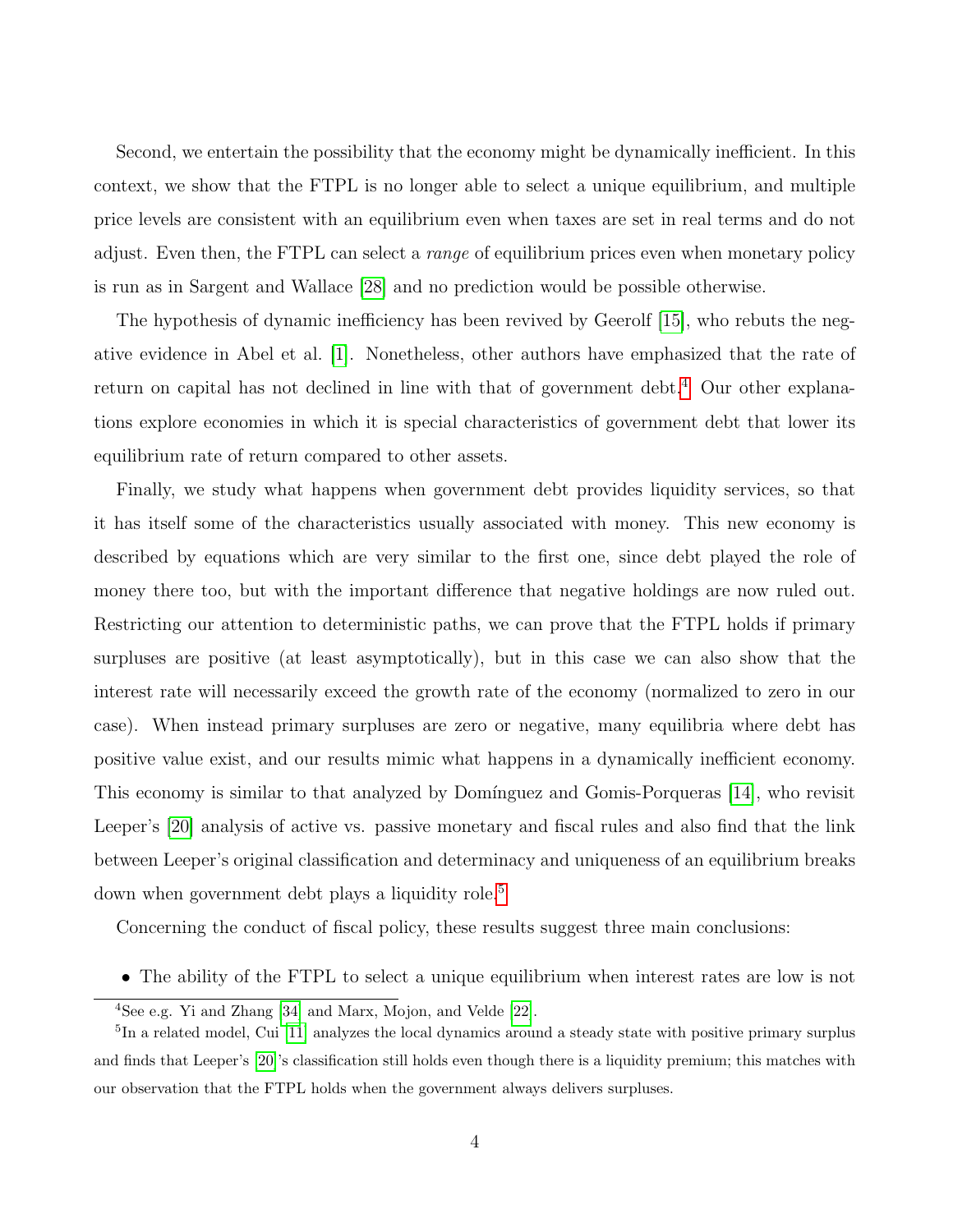robust across specifications; appealing to fiscal policy to achieve a price level target is thus fraught with even greater difficulties than those that arise in economies where returns are such that computing present values is always possible.

- It is difficult to blame an excessively conservative fiscal policy for the recent experience of low inflation, because, over extended periods of time, low interest rates and stable (or increasing) government debt levels coexist only when fiscal policy entails primary deficits on average. Moreover, the presence of multiple equilibria makes it problematic to use comparative statics to study the effects of fiscal expansions.
- While unsuccessful at uniquely pinning down the price level, the FTPL still provides a lower bound on prices across all the environments that we consider here, which implies that it is not completely devoid of content.

In Section [2,](#page-5-0) we start by purely analyzing the government budget constraint, and show how sustained primary deficits are needed to keep debt positive when interest rates fall short of the growth rate of the economy. The following three sections derive further implications by considering specific reasons for low interest rates: risk premia, dynamic inefficiency, or liquidity. Section [6](#page-23-0) summarizes the lessons we draw and suggests future directions of analysis.

### <span id="page-5-0"></span>2 Preliminaries

Before we embark on analyzing the validity of the FTPL in specific models that feature low interest rates, it is useful to probe the implications of low interest rates just from analyzing the government budget constraint, an equation that holds across all of the models we will consider. For simplicity, we will concentrate our analysis on one-period debt. Let  $B_t$  be promised nominal debt repayments by the government due at the beginning of period  $t, R_t$  be the nominal interest rate,  $P_t$  be the price level, and  $\tau_t$  be real taxes. The government budget constraint is

<span id="page-5-1"></span>
$$
\frac{B_{t+1}}{1+R_t} = B_t - P_t \tau_t,
$$
\n(1)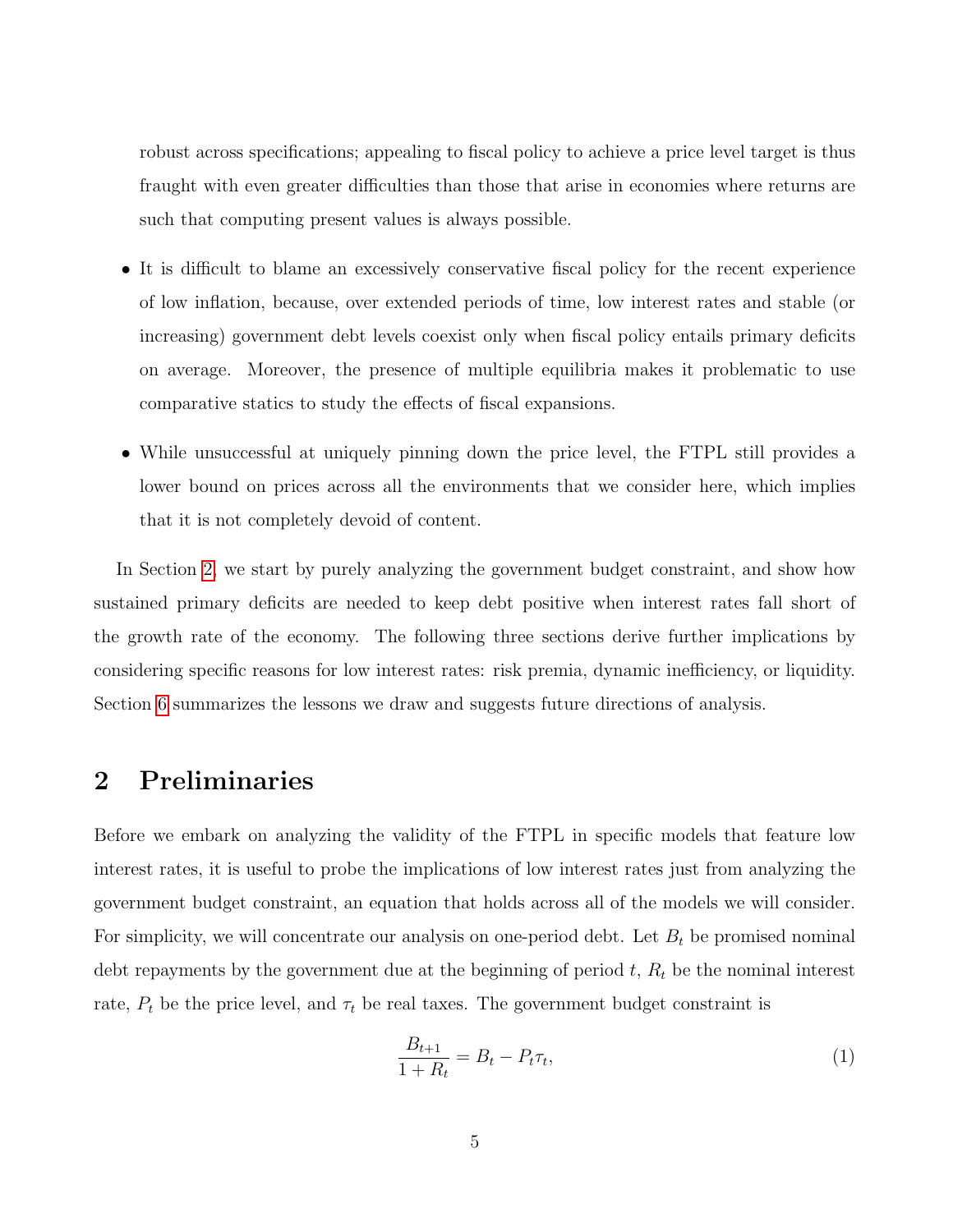where we abstract from government spending, since its presence does not affect any of our subsequent results.<sup>[6](#page-6-0)</sup>

Since the government tax base is related to the size of the economy, it is convenient to rescale debt and taxes by real output  $y_t$ . Defining  $x_t := \tau_t/y_t$ , [\(1\)](#page-5-1) can be rewritten as

<span id="page-6-1"></span>
$$
\frac{B_{t+1}}{P_{t+1}y_{t+1}} = \frac{(1+R_t)P_t y_t}{P_{t+1}y_{t+1}} \left(\frac{B_t}{P_t y_t} - x_t\right). \tag{2}
$$

In this paper, we are interested in environments in which the real return on government debt is below the growth rate of the economy. Consider first a deterministic economy; then, the condition becomes simply

<span id="page-6-3"></span>
$$
\frac{(1+R_t)P_t y_t}{P_{t+1}y_{t+1}} < \alpha < 1. \tag{3}
$$

Let the (gross) growth rate be  $1 + g_{t+1} = y_{t+1}/y_t$  and let the (gross) real interest rate be  $1 + r_{t+1} = (1 + R_t)P_t/P_{t+1}$ . Iterating [\(2\)](#page-6-1) from period 0 forward and assuming that the economy starts with positive initial debt, this yields

$$
\frac{B_t}{P_t Y_t} = \frac{B_0}{P_0 Y_0} \prod_{s=1}^t \left( \frac{1 + r_s}{1 + g_s} \right) - \sum_{s=0}^{t-1} x_s \prod_{v=s+1}^t \left( \frac{1 + r_v}{1 + g_v} \right)
$$
  

$$
< \alpha^t \frac{B_0}{P_0 Y_0} - \sum_{s=0}^{t-1} x_s \prod_{v=s+1}^t \left( \frac{1 + r_v}{1 + g_v} \right).
$$

$$
(4)
$$

<span id="page-6-2"></span>If taxes converge asymptotically to some value  $\bar{x}$  and government debt is to remain positive (and bounded away from zero), equation [\(4\)](#page-6-2) implies that  $\bar{x} < 0$ . This is intuitive: when the interest rate is below the growth rate of the economy, the debt/GDP ratio shrinks to zero on its own, and continuing primary deficits are required to prevent debt from vanishing in the limit (or even becoming negative). If taxes do not converge to a steady state, equation [\(4\)](#page-6-2) still implies that a distributed sum must remain negative in order for government debt not to disappear or become negative.

In stochastic environments, the real rate of return on government debt may or may not exceed the growth rate of the economy, and we instead study what happens when the expected return

<span id="page-6-0"></span><sup>&</sup>lt;sup>6</sup>When government spending is present, our results about the signs of taxes should be reinterpreted as applying to the sign of primary surpluses instead.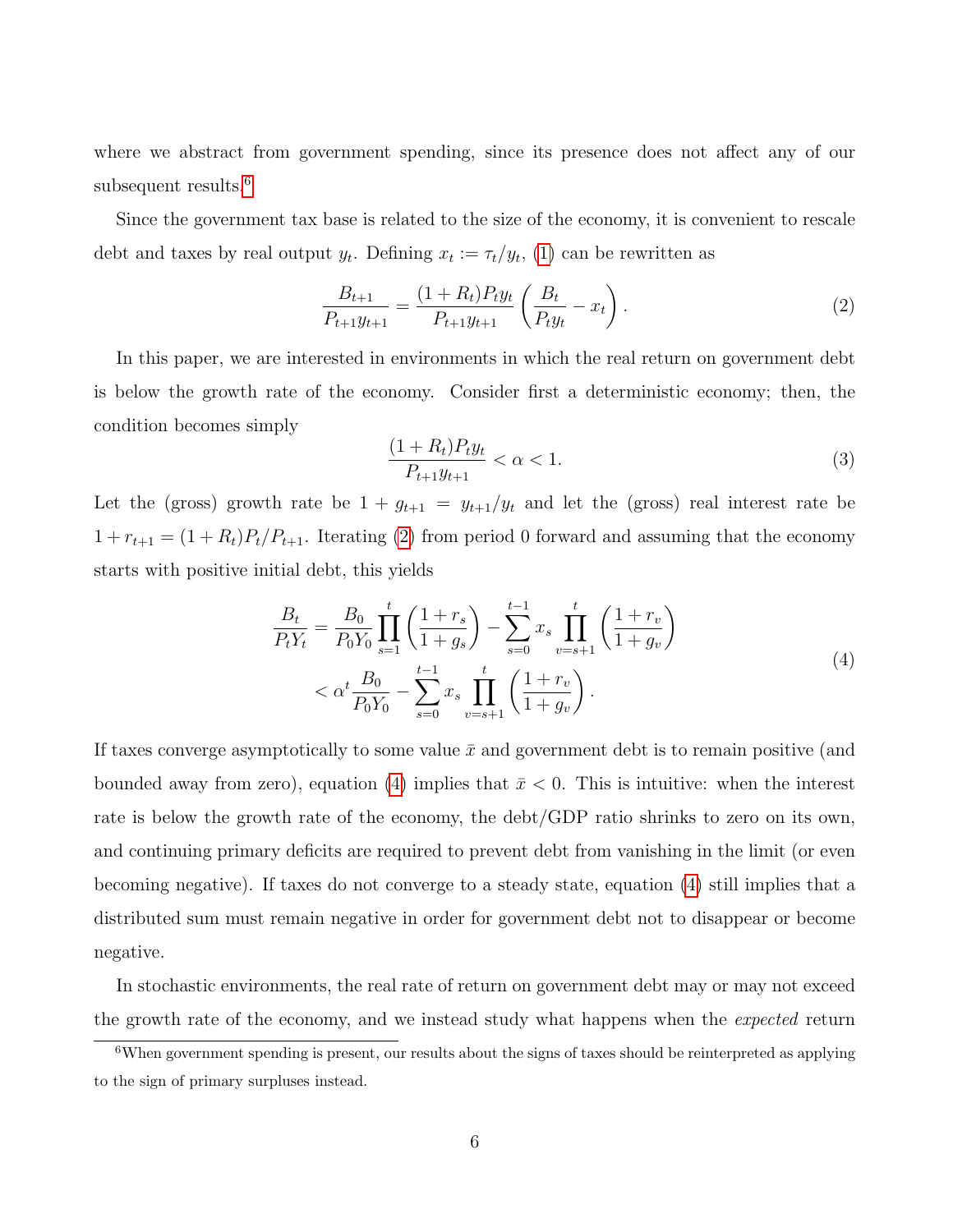is low. More precisely, the corresponding version of condition [\(3\)](#page-6-3) which we study is

<span id="page-7-1"></span>
$$
E_t\left[\frac{(1+R_t)P_ty_t}{P_{t+1}y_{t+1}}\right] < \alpha < 1. \tag{5}
$$

<span id="page-7-0"></span>We then obtain

$$
E_0 \frac{B_t}{P_t Y_t} = E_0 \left\{ \frac{B_0}{P_0 Y_0} \prod_{s=1}^t \left( \frac{1+r_s}{1+g_s} \right) - \sum_{s=0}^{t-1} x_s \prod_{v=s+1}^t \left( \frac{1+r_v}{1+g_v} \right) \right\}
$$
  

$$
< \alpha^t \frac{B_0}{P_0 Y_0} - E_0 \left[ \sum_{s=0}^{t-1} x_s \prod_{v=s+1}^t \left( \frac{1+r_v}{1+g_v} \right) \right].
$$
 (6)

In order for the expected debt to GDP ratio to remain bounded away from zero in the limit, we need

<span id="page-7-2"></span>
$$
\lim_{t \to \infty} E_0 \left[ \sum_{s=0}^{t-1} x_s \prod_{v=s+1}^t \left( \frac{1+r_v}{1+g_v} \right) \right] < 0. \tag{7}
$$

Equation [\(6\)](#page-7-0) is slightly more involved than [\(4\)](#page-6-2), since the expectation about the future sum of taxes also involves covariance terms with realized rates of return; even in this case, a suitably distorted expectation of sums of future taxes needs to be negative to sustain a positive debt/GDP ratio.

Without taking a specific stance on the nature of the economy at hand, pure accounting implies that, in economies with low interest rates, the government will necessarily run recurrent primary deficits. As discussed in Bassetto [\[2\]](#page-24-0), this by itself has significant implications for the FTPL, since the fiscal strategies that support a unique equilibrium are more involved when the equilibrium features primary deficits.

Following Cochrane's [\[9\]](#page-25-5) analogy, when the government always runs primary surpluses, government debt looks like a corporate stock paying a stream of positive dividends, and the price level can be viewed as the inverse of the value of this stock. Just as any mispricing of the stock would not require an adjustment in the dividends paid by the corporation, any deviation in the general level of prices would not require an adjustment in the surpluses that the government raises to reabsorb the money created when nominal debt is repaid. However, when primary deficits are part of the picture, the proper analogy is with a corporation which may have trouble raising fresh funds from investors: in this case, mispricing of the stock could force the corporation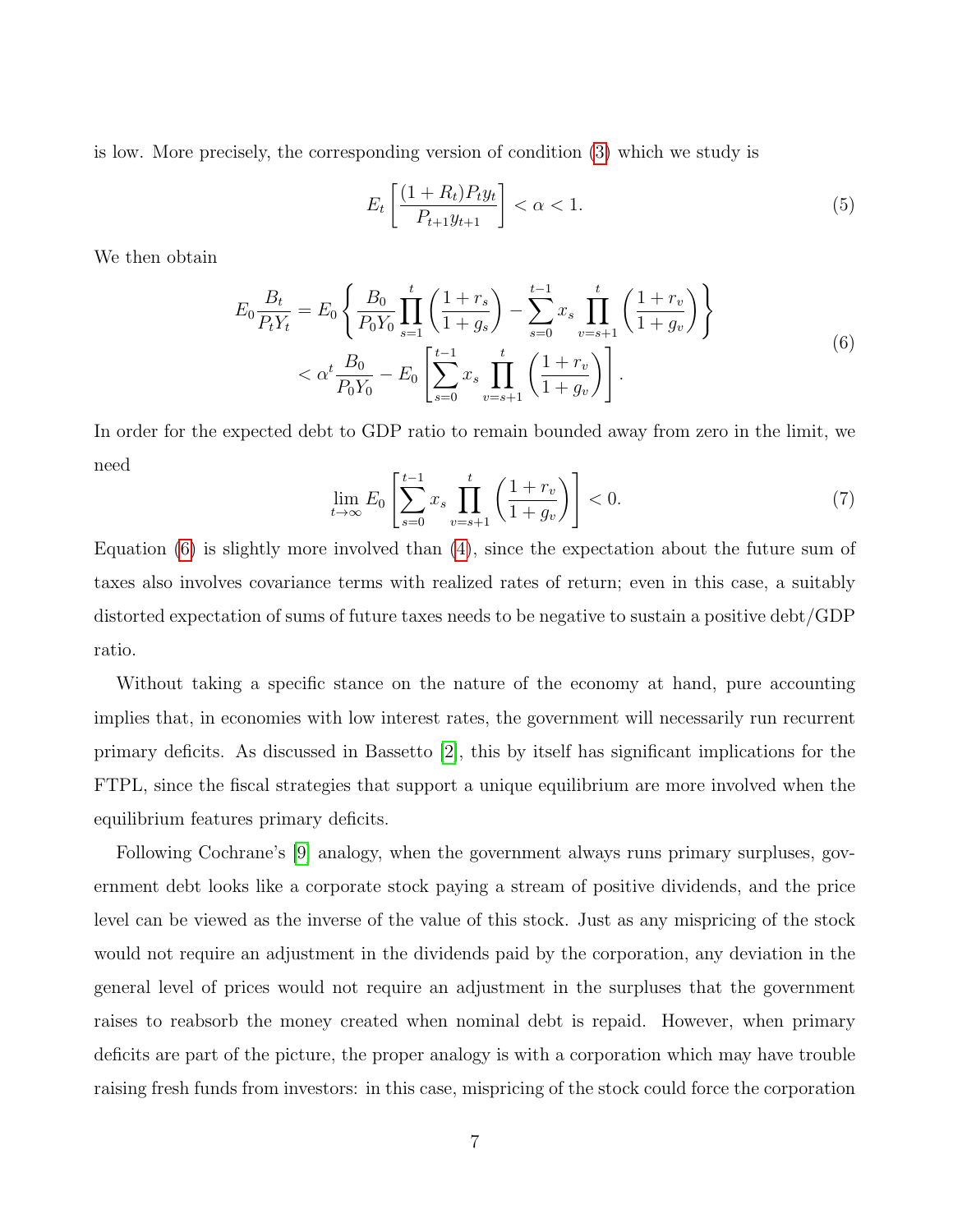to alter its investment plans and thus its future dividends, and likewise would be true in the case of the government and its debt.

In Sections [4](#page-10-0) and [5](#page-16-0) we highlight even greater challenges that low interest rates may pose for the FTPL, but first we consider a more benign case.

### <span id="page-8-1"></span>3 An Economy with High Risk Premia

We study an economy in which the presence of risk implies that households are happy saving in the form of government debt for precautionary reasons even though its expected return falls short of the expected growth of the economy.

We consider a pure-exchange economy with a continuum of identical infinitely-lived agents and a government, similar to that analyzed by Cochrane [\[9\]](#page-25-5).[7](#page-8-0)

Private agents can save by buying one-period nominal government debt  $B_t$ ; they are subject to a lower bound on debt holdings  $\frac{B_t}{P_t y_t} \ge -\underline{B}$ , which we assume never to be binding (other than in the limit, through the transversality condition). The government sets a fixed and constant nominal interest rate  $R$  at which debt is issued. In this and the following sections, we abstract from any role for money, so that R measures government promises in an abstract unit of account. However, introducing a role for money does not change any of our results, as long as money is elastically supplied at the interest rate  $R$ ; we illustrate this in Appendix [B](#page-30-0) for the economy of Section [5.](#page-16-0)

The representative consumer discounts utility at  $\beta \in (0,1)$ , pays (real) lump-sum taxes  $\tau_t$ , and chooses a sequence  ${c_t, B_t}_{t=0}^{\infty}$  to solve

$$
\max \mathbb{E}_0 \sum_{t=0}^\infty \beta^t \frac{c_t^{1-\gamma}-1}{1-\gamma}
$$

subject to

$$
P_t c_t + \frac{B_{t+1}}{(1+R)} + P_t \tau_t = P_t y_t + B_t
$$

taking as given  $\{y_t, \tau_t, R_t, p_t\}_{t=0}^{\infty}$  and the initial bond holdings  $B_0$ .

<span id="page-8-0"></span><sup>7</sup>As discussed by Cochrane, the presence of cash in not essential for the results, and we continue to abstract from it.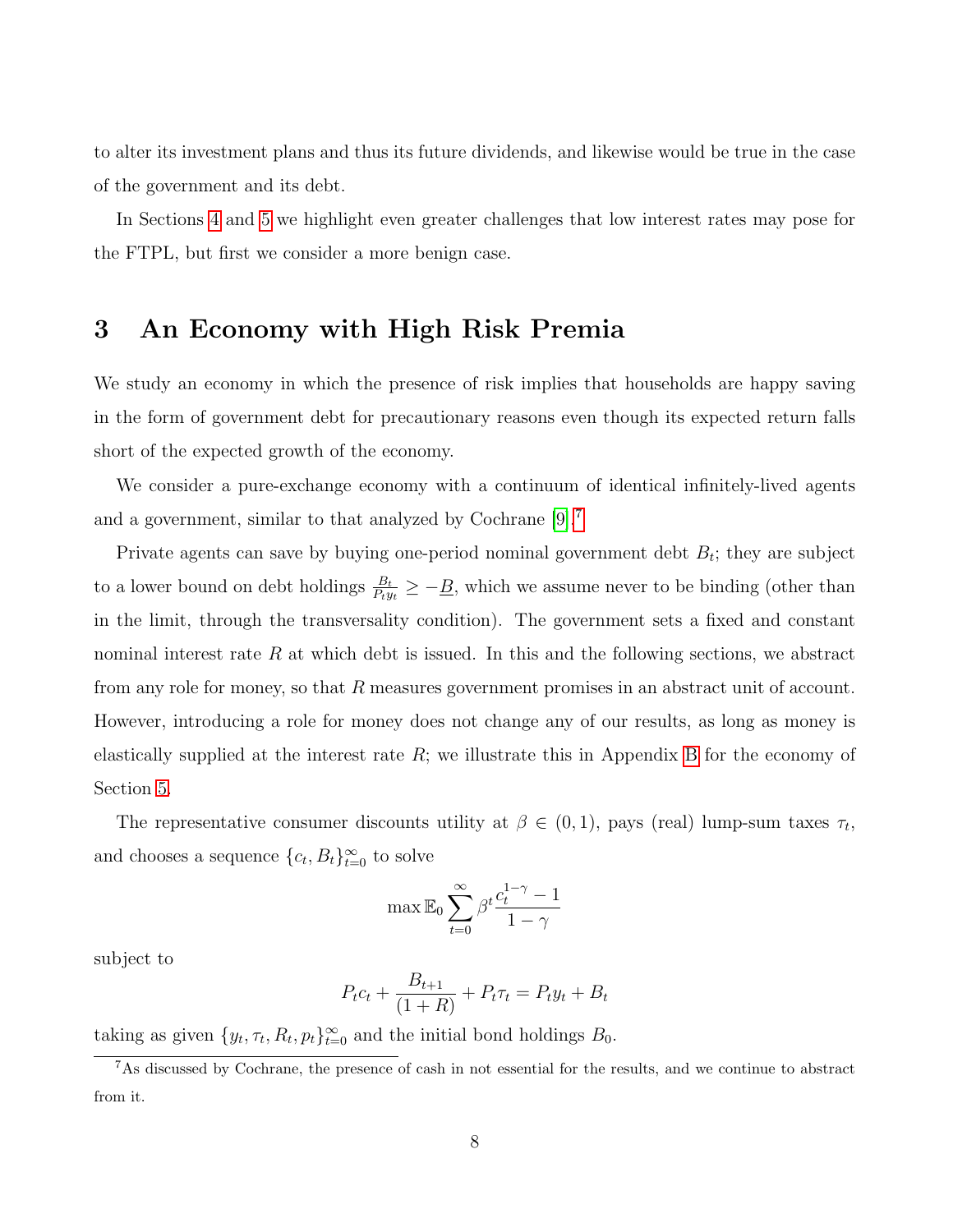Letting  $\pi_{t+1} = P_{t+1}/P_t$  be gross inflation from t to  $t+1$  and

$$
z_t:=\beta^t c_t^{-\gamma}
$$

be the real stochastic discount factor, the first-order condition for the consumer reduces to

<span id="page-9-2"></span>
$$
\mathbb{E}_t \left[ \frac{1+R}{\pi_{t+1}} \cdot \frac{z_{t+1}}{z_t} \right] = 1,\tag{8}
$$

along with the transversality condition[8](#page-9-0)

$$
\lim_{s \to \infty} \mathbb{E}_t \left[ \frac{B_{t+s} z_{t+s}}{P_{t+s} (1+R)^s} \right] = 0
$$

The government uses direct lump-sum taxes and new debt to repay its existing obligations every period, subject to the budget constraint [\(1\)](#page-5-1). In equilibrium, the transversality condition is necessary to ensure that consumers are willing to hold debt, which leads to an intertemporal budget constraint (the core equation of FTPL)

<span id="page-9-1"></span>
$$
\frac{B_t}{P_t} = \mathbb{E}_t \sum_{s=0}^{\infty} \left[ \frac{z_{t+s}}{z_t} \tau_{t+s} \right]. \tag{9}
$$

This economy is a textbook version of the models used to illustrate the FTPL. The present value of future primary surpluses must be well defined in a competitive equilibrium, since the transversality condition is necessary for household optimization. If taxes are set exogenously in real terms, the present value pins down the price level both in period 0 and in all subsequent periods, as long as the present value itself is positive as of time 0 (otherwise no equilibrium would exist with  $B_0 > 0$ ).

The only difference with the standard treatment is the observation that equation [\(9\)](#page-9-1) does not rule out the possibility that [\(5\)](#page-7-1) and [\(7\)](#page-7-2) hold as well. In particular, while the present value of taxes has to be positive, it is quite possible that  $\mathbb{E}(\tau_{t+s})$  is negative in all periods. We illustrate this possibility in Appendix [A](#page-28-0) by considering a specific endowment process and fiscal policy for which government debt is risk free in real terms, equation [\(5\)](#page-7-1) holds, and expected taxes are always negative.

<span id="page-9-0"></span><sup>8</sup>For a discussion of the necessity of transversality conditions in stochastic environments, see Kamihigashi [\[17\]](#page-25-6).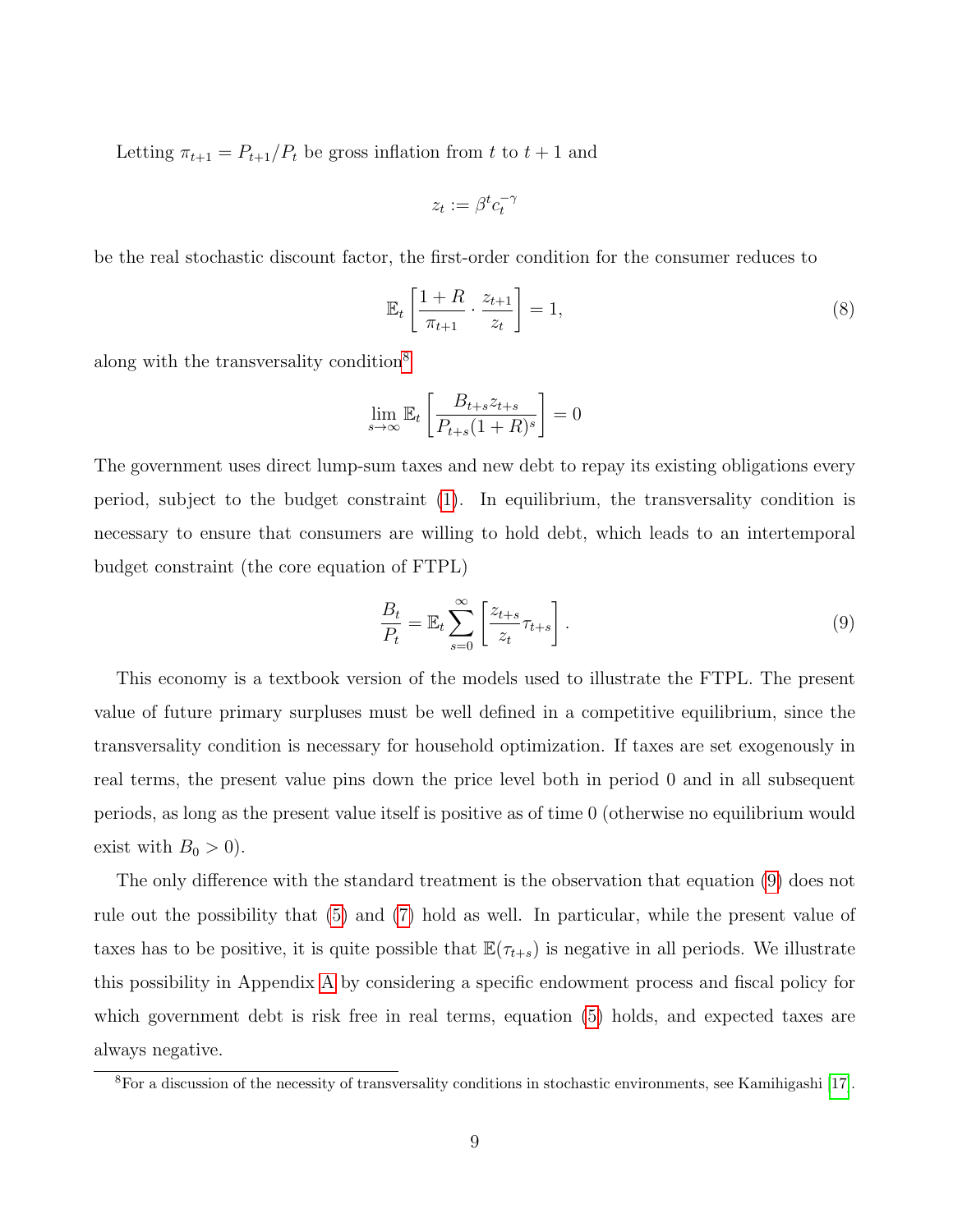### <span id="page-10-0"></span>4 Dynamic Inefficiency

While the present value of government surpluses was well defined in the previous section, we now turn to environments where this is no longer the case. In this section, we illustrate the implications of the FTPL in dynamically inefficient economies. We work with a simple model of overlapping-generations economies where people live for two periods, based on Sargent [\[27\]](#page-26-2), chapter 7. This setup is useful to obtain analytical results that readily generalize to more complex environments in which other frictions imply dynamic inefficiency.

We consider a pure exchange economy populated by overlapping generations of constant size, normalized to 1. Each generation lives for two periods. To further keep notation simple, we assume that the endowment is constant over time, and we abstract from any uncertainty. The income of each household is  $w^y$  when young and  $w^o$  when old. Households have preferences given by

<span id="page-10-2"></span>
$$
U(c_t^y, c_{t+1}^o),\tag{10}
$$

where  $c_t^y$  $t^y_t$  ( $c_t^o$ ) is consumption by the young (old) in period t. The only asset in the economy is one-period government debt, as introduced in Section [2.](#page-5-0) In period 0, there is an initial stock of nominal debt  $B_0$ . As in the previous section, the government sets a constant nominal interest rate R. Taxes are raised in a real amount  $\tau_t$  from the old;<sup>[9](#page-10-1)</sup> this is a transfer if  $\tau_t < 0$ .

The budget constraint for the generation born in period  $t$  is given by

<span id="page-10-3"></span>
$$
P_t c_t^y + \frac{B_{t+1}}{1+R} \le P_t w^y,\tag{11}
$$

<span id="page-10-4"></span>
$$
P_{t+1}c_{t+1}^o \le P_{t+1}(w^o - \tau_{t+1}) + B_{t+1}.\tag{12}
$$

The old cohort in period 0 simply consumes all of its after-tax endowment and its savings:

$$
P_0 c_0^o = P_0 (w^o - \tau_0) + B_0 \tag{13}
$$

<span id="page-10-1"></span><sup>9</sup>Our results do not depend on the way taxes are allocated across generations, as long as the allocation is fixed over time. Of course, the range of parameters for which dynamic inefficiency arises, with its implications for the FTPL, do depend on this allocation.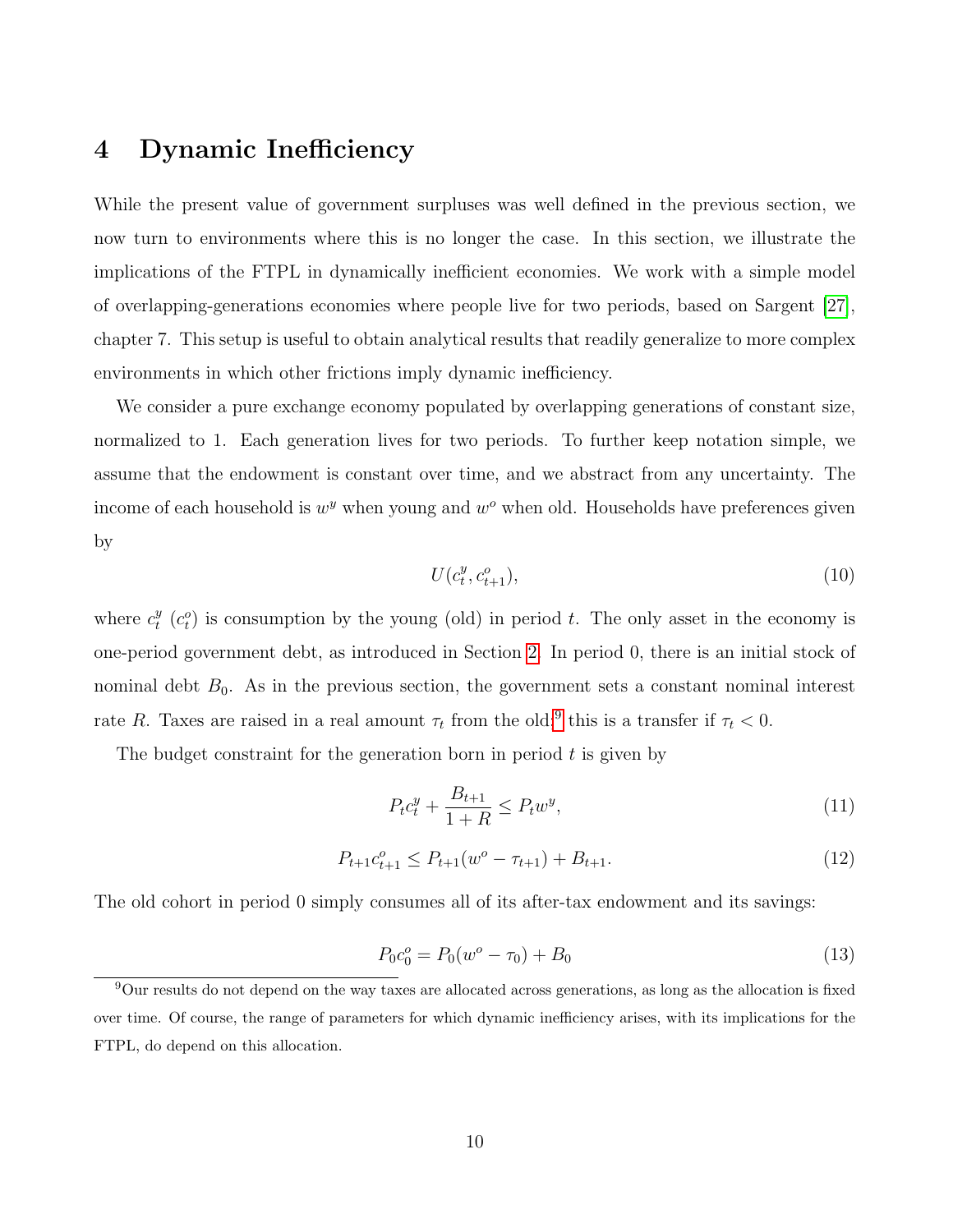With a constant nominal rate  $R$ , the real interest rate in the economy between periods  $t$  and  $t+1$  is

<span id="page-11-1"></span>
$$
1 + r_{t+1} := (1+R)\frac{P_t}{P_{t+1}},\tag{14}
$$

the problem of maximizing [\(10\)](#page-10-2) subject to [\(11\)](#page-10-3) and [\(12\)](#page-10-4) yields a (real) saving function  $f(1+r_{t+1})$ . We assume that  $U$  is strictly increasing in both arguments, strictly quasiconcave, continuously differentiable, that consumption when young and old are gross substitutes, and that Inada conditions apply. Under these assumptions,  $f$  is strictly increasing in the real interest rate, which allows us to invert the function and obtain the equilibrium real interest rate as a function of savings by the young:  $r_{t+1} = r(s_{t+1})$ , where  $s_{t+1} = c_t^y - w^y$ . Since the growth rate of this economy is normalized to zero, we are interested in the case in which  $f(1) > 0$ , or, equivalently,  $r(0) < 0$ <sup>[10](#page-11-0)</sup> young households have a sufficient need to save for their old age that they are willing to do so even at a zero interest rate, which allows for dynamically inefficient equilibria with positive debt to arise. The government budget constraint in period  $t$  is given by  $(1)$ .

A competitive equilibrium of this economy is given by a sequence  $\{c_t^y\}$  $_t^y, c_t^o, P_t, r_t, B_{t+1} \}_{t=0}^{\infty}$  such that the households maximize their utility subject to their budget constraints, the government budget constraint holds in each period  $t$ , the definition of real rate  $(14)$  applies, and markets clear, i.e.,

<span id="page-11-2"></span>
$$
P_t f(1 + r_{t+1}) = B_{t+1}/(1 + R). \tag{15}
$$

We compute competitive equilibria following Sargent [\[27\]](#page-26-2). Define  $\pi_{t+1} := P_{t+1}/P_t$  to be the gross inflation rate between t and  $t + 1$ . Combining equations [\(1\)](#page-5-1), [\(14\)](#page-11-1), and [\(15\)](#page-11-2), an equilibrium must satisfy the following difference equation:

<span id="page-11-3"></span>
$$
f(1 + r_{t+1}) = (1 + r_t)f(1 + r_t) - \tau_t, \quad t \ge 1
$$
\n(16)

with an initial condition

<span id="page-11-4"></span>
$$
f(1+r_1) = \frac{B_0}{P_0} - \tau_0. \tag{17}
$$

<span id="page-11-0"></span><sup>&</sup>lt;sup>10</sup>If preferences satisfy Inada conditions, this will necessarily happen provided the endowment when young is sufficiently larger than the endowment when old.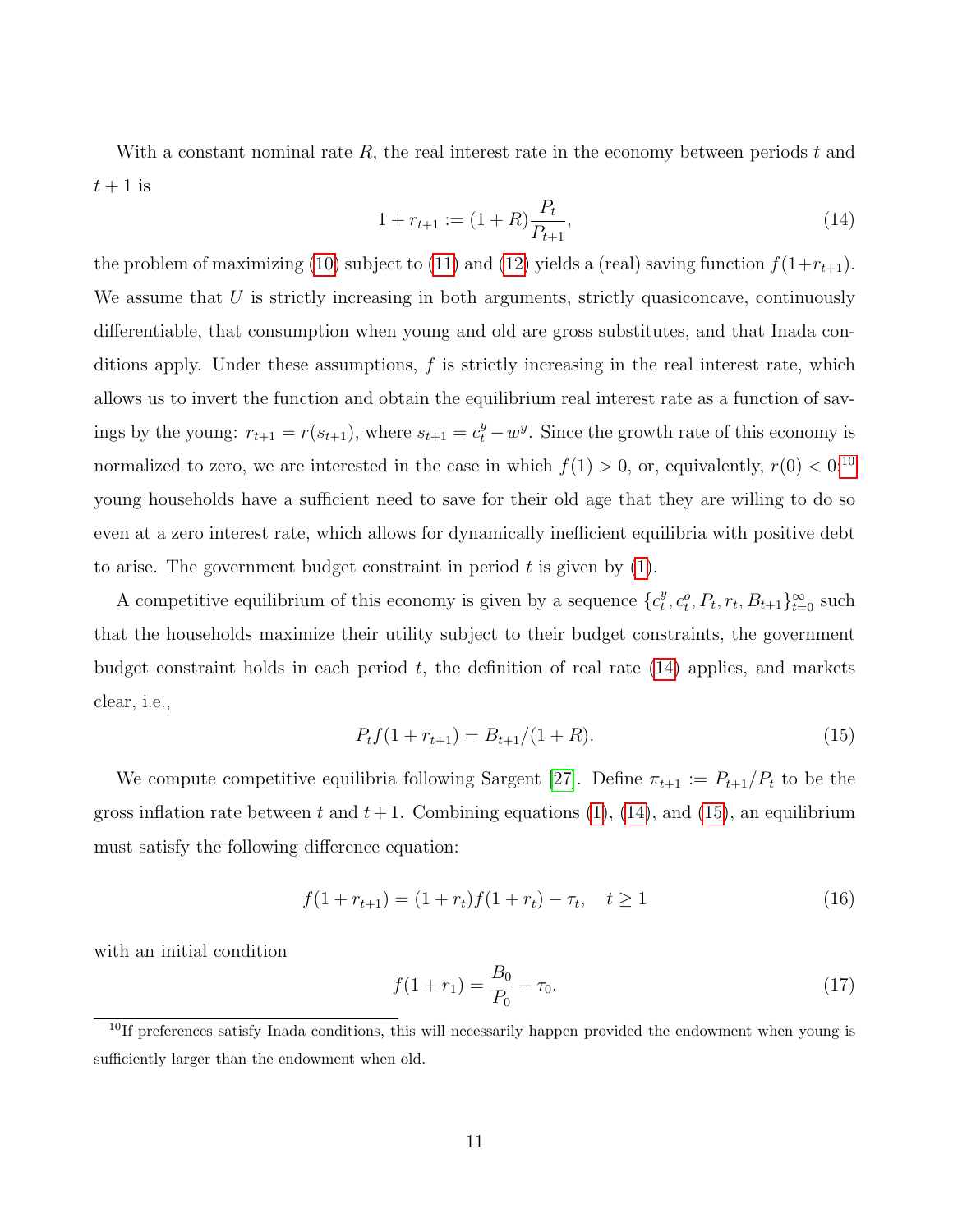It is easier to analyze this equation in terms of the savings by the young, which gives

<span id="page-12-0"></span>
$$
s_{t+1} = (1 + r(s_t))s_t - \tau_t \quad t \ge 1
$$
\n<sup>(18)</sup>

and

<span id="page-12-2"></span>
$$
s_1 = \frac{B_0}{P_0} - \tau_0. \tag{19}
$$

We concentrate our attention to the case of constant taxes,  $\tau_t = \tau$ ,  $t \geq 0$ , in which the difference equation is time invariant and clearer results can be established analytically.

- **Proposition 1.** If  $\tau > 0$ , the difference equation [\(18\)](#page-12-0) admits exactly two steady states, one with positive and one with negative savings.
	- If  $\tau = 0$ , the difference equation [\(18\)](#page-12-0) admits exactly two steady states, one with zero and one with positive savings.
	- If  $\tau$  < 0, there generically exists an even number of steady states, all of which feature positive saving. If  $\tau$  is sufficiently close to zero, the number of steady states is two, and if it is sufficiently negative it is zero (no steady states exist).

**Proof.** A steady state  $\bar{s}$  requires  $r(\bar{s})\bar{s} = \tau$ . The Inada conditions imply  $\lim_{s\to w} r(s) = \infty$ and  $\lim_{s\to-\infty} r(s) = -1$ , which, in turn, means that  $\lim_{s\to w} r(s)s = \lim_{s\to-\infty} r(s)s = \infty$ . Furthermore,

$$
\frac{d[r(s)s]}{ds} = sr'(s) + r(s).
$$

Thus,  $sr(s)$  is monotonically increasing when both s and  $r(s)$  are positive, and monotonically decreasing when they are both negative.  $sr(s) = 0$  when either  $s = 0$  or  $r(s) = 0$ . Since  $r(0) < 0$ and r is increasing,  $r(s) = 0$  occurs exactly at one point, at a value  $\hat{s} > 0$ , which proves the statement for the case in which  $\tau = 0$ . For  $\tau > 0$ , the derivative and limits above imply that there exists exactly one steady state in  $(-\infty, 0)$  and one in  $(\hat{s}, \infty)$ , which again proves the relevant statement. Finally, for  $\tau < 0$ , we know  $sr(s) > \tau$  for all values of  $s \in (-\infty, 0] \cup [\hat{s}, w^y)$ . By continuity, the number of steady states in the interval  $(0, \hat{s})$  must be generically even.<sup>[11](#page-12-1)</sup> We can

<span id="page-12-1"></span><sup>&</sup>lt;sup>11</sup>For a measure-zero set of values of  $\tau$ ,  $sr(s)$  will have a tangency point to  $\tau$ , in which case an odd number of steady states can occur. Proposition [2](#page--1-0) applies to this case if one interprets the tangency point as two coincident steady states.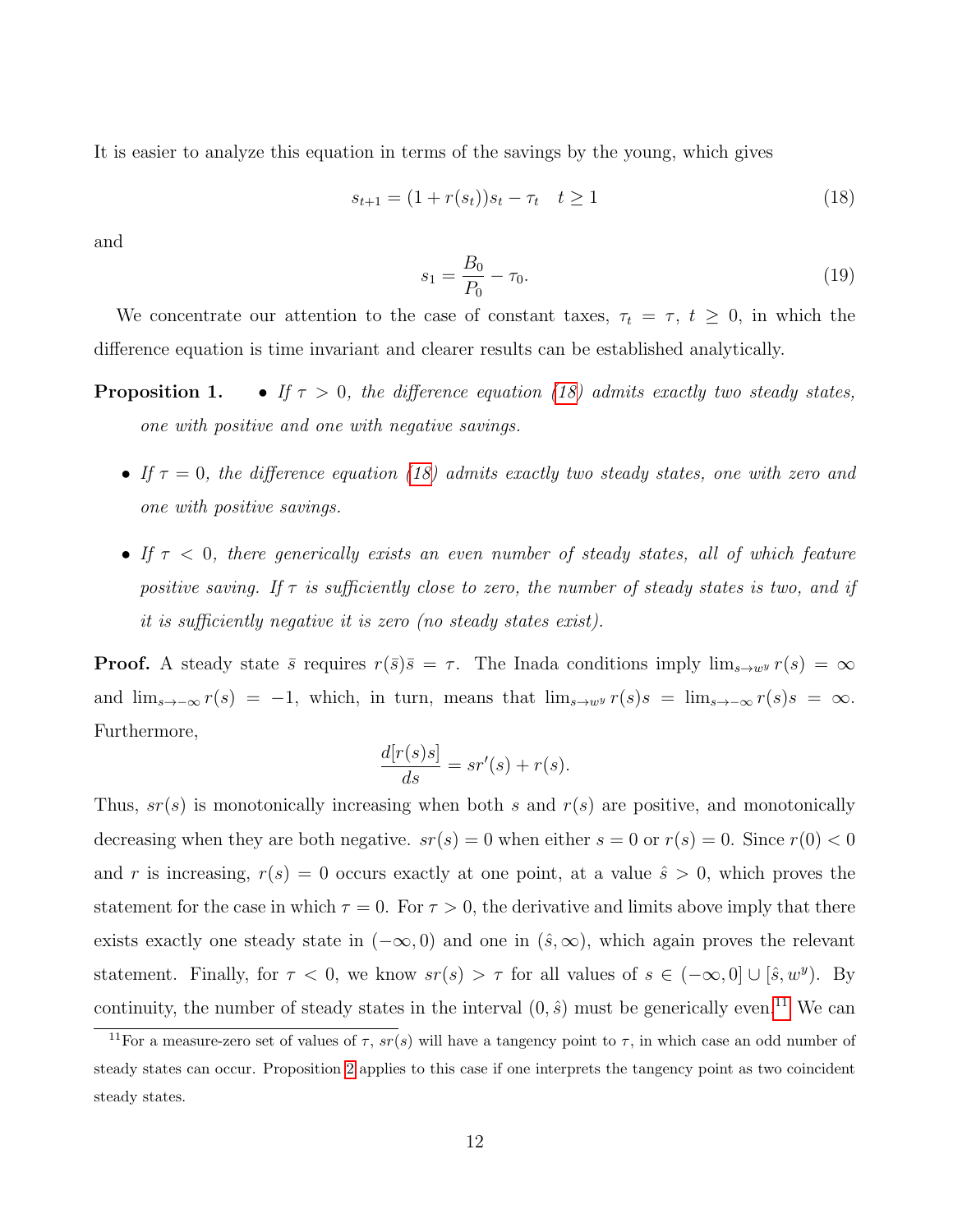also remark that, again by continuity, the number of steady states for  $\tau < 0$  but sufficiently close to zero must be exactly two (as in the case of  $\tau = 0$ ), and no steady state will exist if  $\tau$  is sufficiently negative, since  $sr(s)$  attains an interior minimum, which completes the proof.  $\Box$ 

To complete the characterization of the equilibria, the following proposition analyzes the dynamics of the system away from the steady state.

- **Proposition 2.** If no steady state of the difference equation [\(18\)](#page-12-0) exists, then  $s_{t+1}$  is monotonically increasing and it would eventually exceed  $w<sup>y</sup>$ , where the difference equation ceases to be defined: hence, no competitive equilibrium exists.
	- Let there be 2N steady states, ordered  $(\bar{s}^1, \ldots, \bar{s}^{2N})$ . If the initial saving rate is  $s_1 < \bar{s}^2$ , then  $s_t$  converges monotonically to  $\bar{s}^1$ . If  $N > 1$  and  $s_1 \in (\bar{s}^{2k}, \bar{s}^{2k+2}), \quad k = 1, ...N - 1, s_t$ converges monotonically to  $\bar{s}^{2k+1}$ . Finally, if  $s_1 > \bar{s}^{2N}$ , then  $s_t$  is monotonically increasing and eventually exceeds  $w^y$ , which implies that no equilibrium exists for such an initial condition.

**Proof.** First,  $\lim_{s\to w^y} r(s)s = \infty$  (or  $\lim_{s\to-\infty} r(s)s = \infty$ ), along with continuity, implies that  $s_{t+1} > s_t$  always if no steady state exists. In this case, equilibrium would require a monotonically increasing sequence  $\{s_t\}_{t=1}^{\infty}$ , which cannot converge, because any convergence point would have to be a steady state. Since  $\{s_t\}_{t=1}^{\infty}$  is bounded by the endowment  $w^y$ , a contradiction ensues, and no equilibrium can exist.

When 2N steady states exist, the same limits imply  $s_{t+1} > s_t$  when  $s_t < \bar{s}^1, s_t > \bar{s}^{2N}$ , or  $s_t \in (\bar{s}^{2k}, \bar{s}^{2k+1}), k = 1, \ldots, N-1$ . Conversely,  $s_{t+1} < s_t$  when  $s_t \in (\bar{s}^{2k-1}, \bar{s}^{2k}), k = 1, \ldots, N$ .

Furthermore, given any steady state  $\bar{s}^i$ , we have

$$
s_{t+1} = s_t + r(s_t)s_t - \tau = s_t + r(s_t)s_t - r(\bar{s}^i)\bar{s}^i.
$$

For  $s_t > \bar{s}^i$ ,

$$
s_{t+1} = s_t + r(s_t)s_t - r(\bar{s}^i)\bar{s}^i > s_t + r(\bar{s}^i)(s_t - \bar{s}^i) > \bar{s}^i
$$

with the converse being true for  $s_t < \bar{s}^i$ . Hence given any initial condition  $s_1$ , the sequence of saving will never "jump over" a steady state, but rather it will monotonically converge to an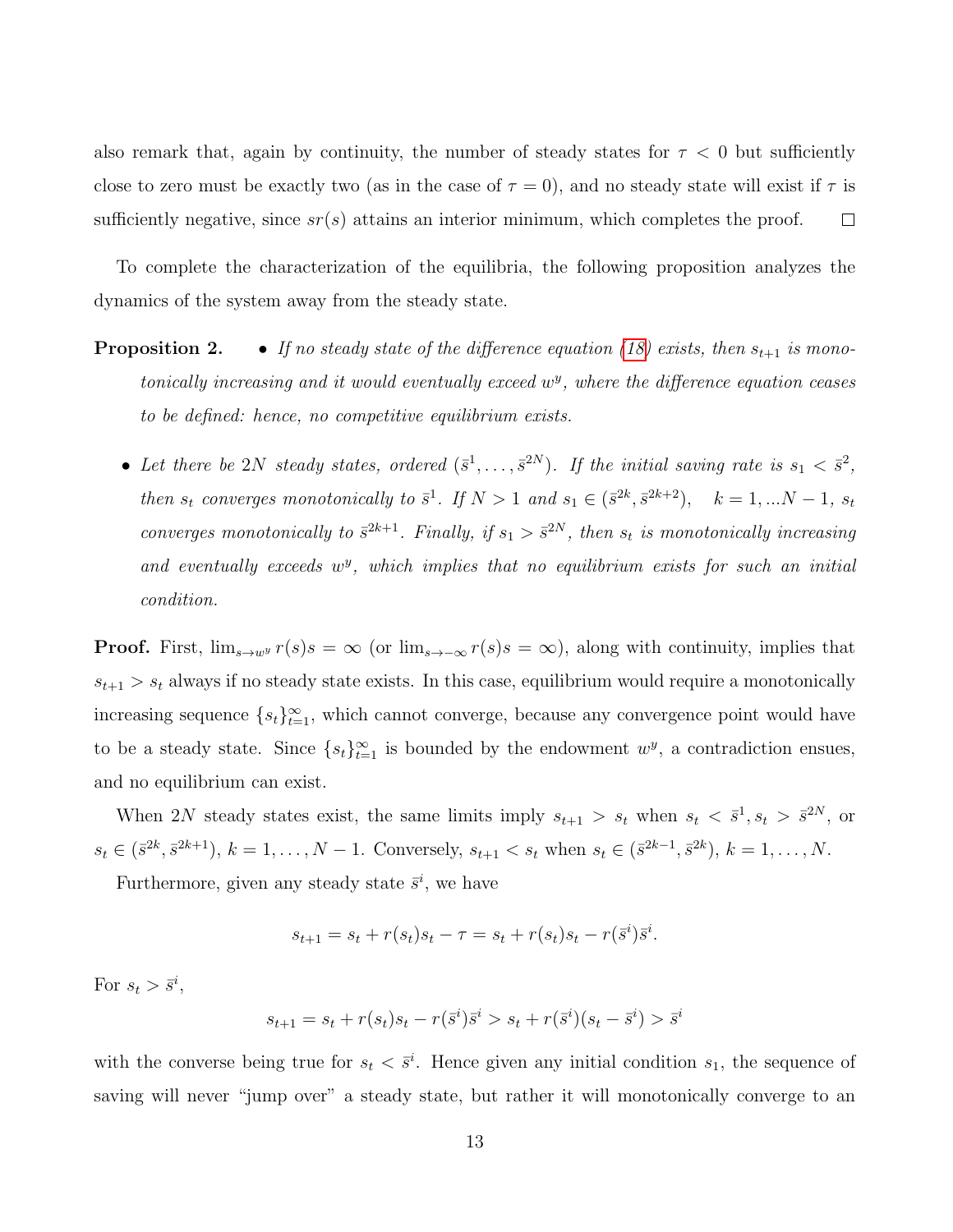odd-numbered steady state. The exception is the case in which  $s_1 > \bar{s}^{2N}$ , in which the sequence increases monotonically up to the point at which no solution exists.  $\Box$ 

Propositions [1](#page--1-0) and [2](#page--1-0) describe the behavior of the economy given  $s<sub>1</sub>$ ; more specifically, provided  $\tau$  is not too negative, they show that a continuum of values of  $s_1 \in (-\infty, \bar{s}^{MAX}]$  are consistent with a competitive equilibrium, where  $\bar{s}^{\text{MAX}}$  is the largest steady state of the difference equation.

The economic intuition is straightforward. In order for young households to find it optimal to choose a lower value of s, the interest rate must be lower as well. When taxes are positive, a unique steady state with positive saving and positive interest rates exists: above it, government debt dynamics become explosive. However, if real debt starts below this steady state, it decreases and eventually becomes negative. The economy converges to another, dynamically inefficient steady state: here, the interest rate is negative, so that households borrow more from the government when young than they will repay in their old age, and taxes are exactly sufficient for the government to restore its asset position to lend to the subsequent generation. The existence of this second steady state is the key difference from the standard, representative-agent economy, in which the steady-state interest rate must necessarily be positive.

While in the representative-agent economy it is impossible for debt to have positive value when  $\tau \leq 0$  for sure, this is not the case in the overlapping-generation economy, where dynamic inefficiency implies that money (or unbacked debt) can have value: hence, provided  $\tau$  is not too negative, the economy can still admit positive values of debt.

In order to fully characterize the set of competitive equilibria of the economy, the last step is to use the initial condition [\(19\)](#page-12-2) to relate saving  $s_1$  to the initial price level,  $P_0$ . We obtain

$$
\frac{B_0}{P_0} = \tau + s_1.
$$

Assuming that the economy starts with positive values of government debt and that  $\bar{s}^{MAX} + \tau > 0$ , the requirement that  $s_1 \in (-\infty, \bar{s}^{MAX}]$  implies that there exists a continuum of equilibria indexed by the initial price level, with $12$ 

<span id="page-14-1"></span>
$$
P_0 \in \left[ \left( \bar{s}^{\text{MAX}} + \tau \right) / B_0, \infty \right). \tag{20}
$$

<span id="page-14-0"></span><sup>&</sup>lt;sup>12</sup>The condition  $\bar{s}^{MAX} + \tau > 0$  is an implicit characterization, since  $\bar{s}^{MAX}$  is itself a function of  $\tau$ . However, from proposition [1,](#page--1-0) we know that  $\bar{s}^{MAX} > 0$ , and it is straightforward to prove that it is a decreasing function of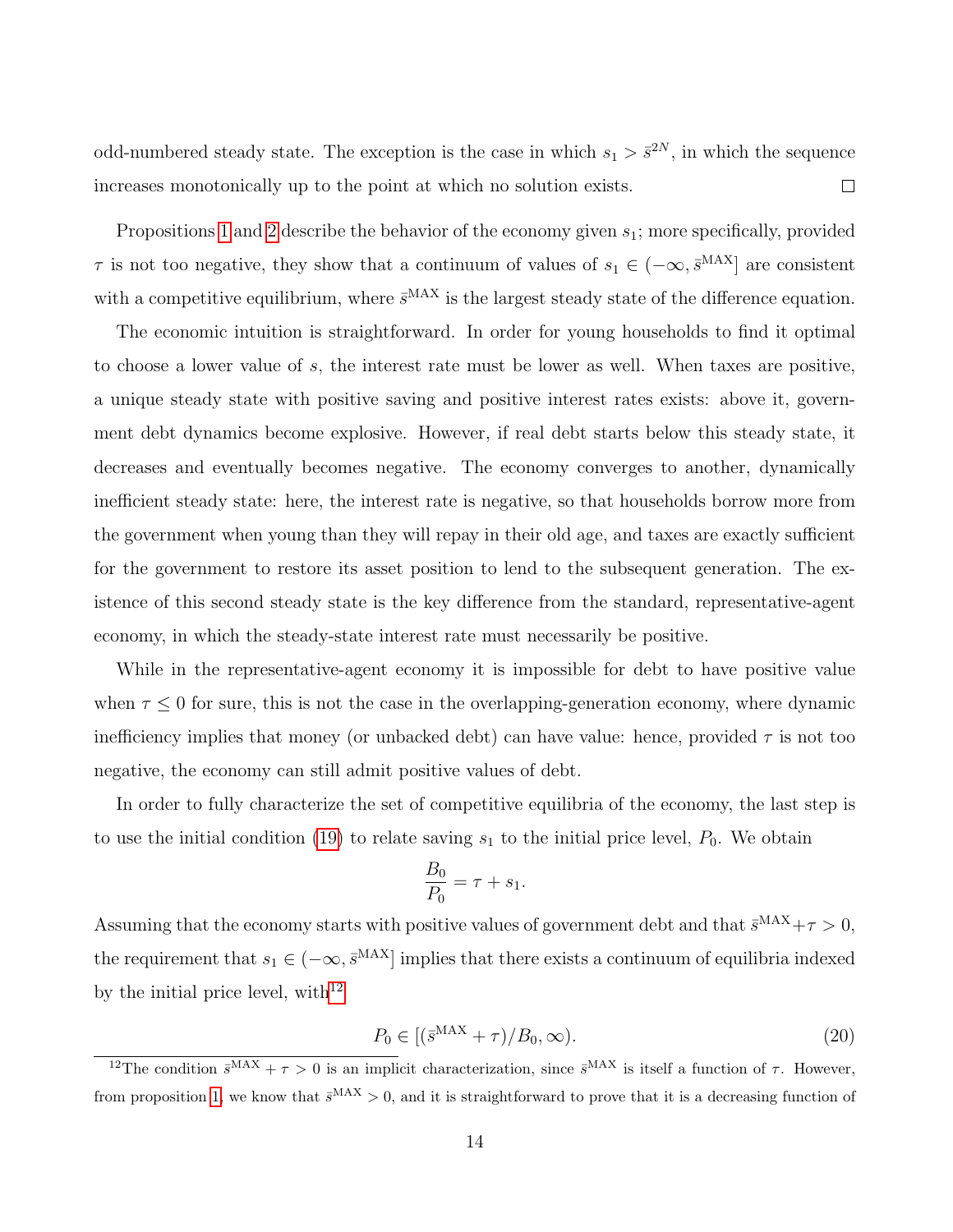Equation [\(20\)](#page-14-1) proves that the FTPL breaks down in our overlapping-generations economy: even with a fixed nominal interest rate and a fixed amount of real taxes, a continuum of possible price levels emerge. In Woodford [\[32\]](#page-27-0), the FTPL explicitly appears as a way of selecting among equilibria in monetary economies, to remedy the fact that the monetary side alone typically does not achieve global uniqueness of an equilibrium. However, in overlapping-generations economies in which dynamic inefficiency is possible, government debt itself is akin to money, and hence the original multiplicity reemerges.

With a continuum of possible equilibrium price levels, we cannot rely on comparative statics for tight predictions on the inflationary consequences of lowering  $\tau$ , providing a cautionary tale for using fiscal policy as a substitute for monetary policy to achieve a desired price target. While uniqueness fails in our environment, equation [\(20\)](#page-14-1) still imposes a lower bound on prices, so that the FTPL is not completely devoid of content even in a dynamically inefficient economy.

<span id="page-15-0"></span>Remark 1. A possible criticism of the analysis above is that the general specification of the FTPL does not require that a sequence of real taxes should be independent of the initial price level, but rather that the present value of the sequence should be. With the possibility of dynamic inefficiency, computing present values becomes problematic, because they may not be well defined. However, we can easily construct an example in which even this version of the FTPL fails. Specifically, consider a sequence in which  $\tau_0 > 0$  and  $\tau_t = 0$ ,  $t > 0$ . For this sequence, the present value of taxes is always  $\tau_0$ , independently of the initial price level, and yet there exist a continuum of equilibria indexed by

$$
P_0 \in [(\bar{s}_{\tau=0}^{MAX} + \tau_0)/B_0, \infty),
$$

where the subscript to  $\bar{s}^{MAX}$  makes it explicit that it refers to the (maximal) steady state of the economy with no taxes (since taxes will indeed be zero from period 1 onwards).

<span id="page-15-1"></span>Remark 2. The two-period overlapping-generations economy and our assumptions on f imply relatively that all deterministic equilibria feature monotone dynamics. By relaxing these assump-

τ. Hence,  $\bar{s}^{MAX} + \tau > 0$  will always hold for  $\tau \geq 0$ , and also for  $\tau < 0$ , provided it is not too negative. Finally, note that there is a range of negative values of  $\tau$  for which steady states exist but  $\bar{s}^{MAX} + \tau \leq 0$ : for these values, competitive equilibria would exist for negative initial amounts of debt, but none exists if  $B_0 > 0$ .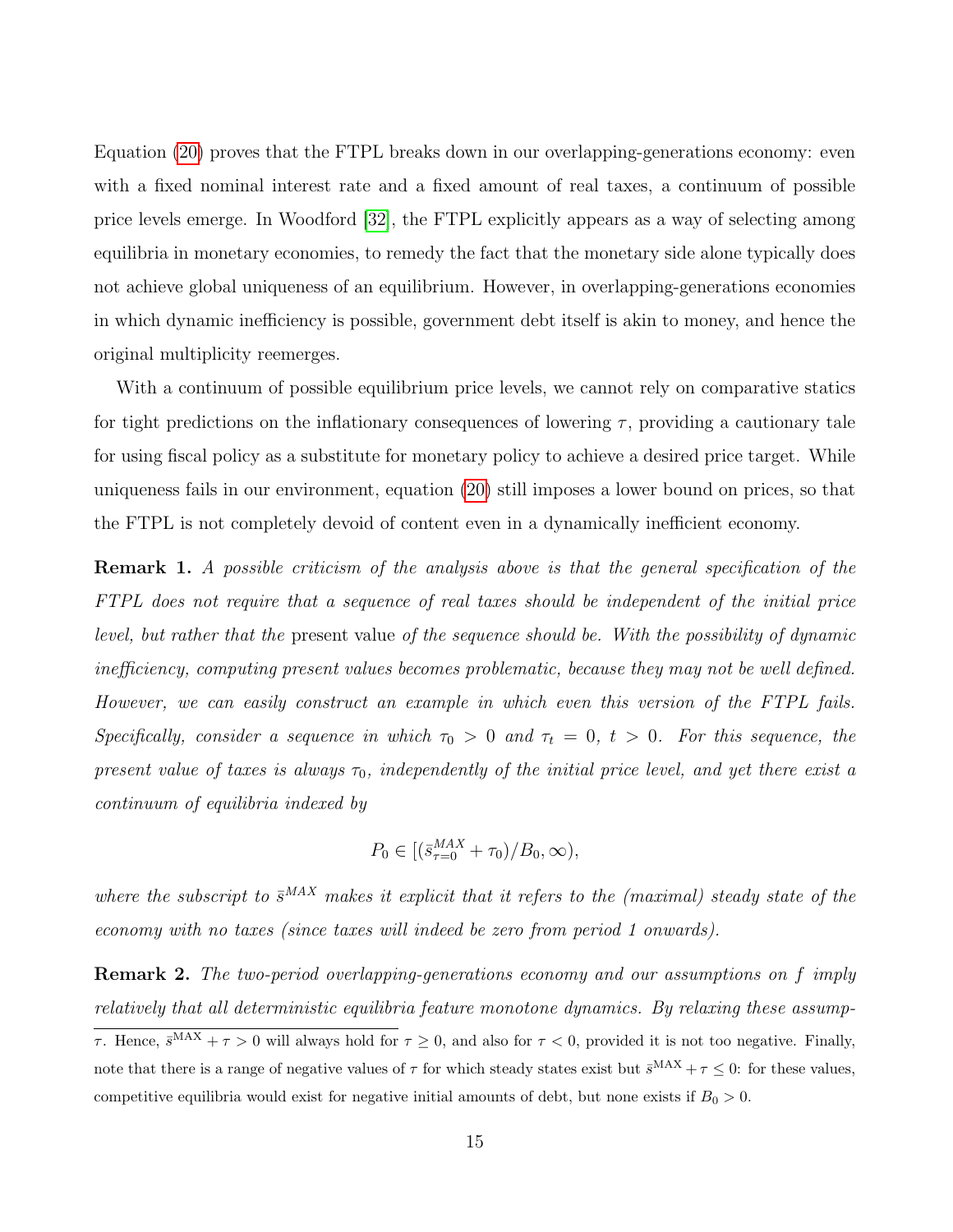tions, it would be possible to obtain cycles or even chaotic dynamics. An early survey of these possibilities appears in Woodford [\[31\]](#page-27-3). Furthermore, in a stochastic environment, sunspot equilibria would emerge. Our conclusion is robust to these more exotic environments: specifying an exogenous path for real taxes is insufficient to pin down the initial price level, and the FTPL breaks down.

### <span id="page-16-0"></span>5 Debt as a Source of Liquidity

In the previous section, government debt bears a low rate of return because households have a large desire to save and there are no other assets that would allow them to earn a better rate of return.[13](#page-16-1) Here, we study an economy which is dynamically efficient and in which private assets pay a rate of return which is higher than the growth rate of the economy (normalized to zero); government debt pays a lower rate of return instead because it plays a special liquidity role, allowing some transactions which cannot be completed by exchanging private assets. In common with the previous section, government debt has itself the characteristics of money, and the only difference is the role money plays.

We develop our analysis in the context of the model developed by Lagos and Wright [\[19\]](#page-25-7); the analysis would be similar if we considered a cash-in-advance model, or alternative models where debt facilitates transactions and/or relaxes liquidity constraints.

#### 5.1 The Basic Environment

We consider an economy populated by a continuum of identical infinitely-lived households and a government. Each period is divided into two subperiods.

In the first subperiod (the "morning"), households disperse in bilateral anonymous markets, where they have an opportunity to buy a good that they like with probability  $\chi \in (0,1)$  and they have an opportunity to produce the good that the other party likes with the same probability.

<span id="page-16-1"></span><sup>13</sup>As is well known, similar results apply even if physical capital were present, as long as it is subject to a sufficiently decreasing rate of return.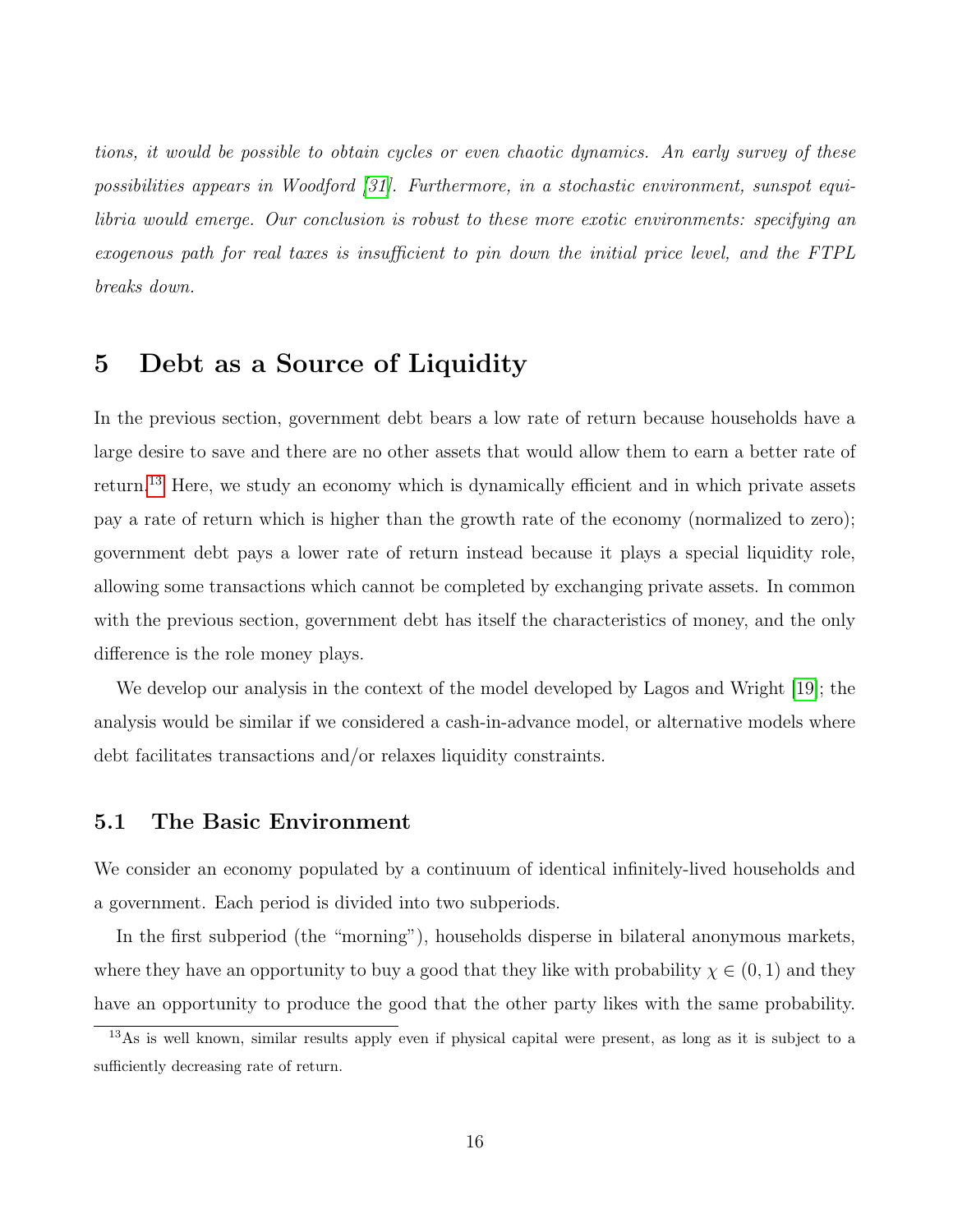Double-coincidence meetings are ruled out. In these meetings, private credit and privately-issued assets cannot be recorded and/or recognized: only government debt can be used in exchange for the desired good. We assume that buyers make a take-it-or-leave-it offer to the sellers, which, given the preferences below, is equivalent to competitive pricing.<sup>[14](#page-17-0)</sup>

In the second subperiod (the "evening") a centralized market opens, where a good is traded that all households value and can produce. In this market, a record-keeping technology is present, and households can trade the evening good, privately-issued claims, and government debt. The government levies taxes according to an exogenous real sequence  $\{\tau_t\}_{t=0}^{\infty}$ , repays maturing debt, and supplies new nominally risk-free debt at a set interest rate R. In Appendix [B,](#page-30-0) we add money paying no interest, so that  $R$  is the opportunity cost of holding money vs. government debt.

Preferences of each household are given by

$$
\mathbb{E}_0 \sum_{t=0}^{\infty} \beta^t \left[ u(q_t) - n_t + c_t - y_t \right],
$$

where  $q_t$  is the consumption of the morning good, u is strictly increasing and strictly concave with  $u(0) = 0$ ,  $c_t$  is the consumption of the evening good, and  $n_t$  and  $y_t$  are the production of the morning good and evening good, respectively. Production enters negatively in the utility function because it requires labor effort. We assume that there exists  $q^* \in (0, +\infty)$  such that  $u'(q^*) = 1$ . We will concentrate on equilibria where aggregates are deterministic, hence the expected value is taken with respect to the idiosyncratic history of matches encountered by a household.

#### 5.2 Characterizing the Economy

Let  $W_t(b, a)$  be the value for an agent who enters the centralized market with b units of bonds and a units of private claims, and let  $V_t(b, a)$  be the value of the same position upon entering the decentralized market. We have

<span id="page-17-1"></span>
$$
W_t(b, a) = \max_{c, y, b', a'} \{c - y + \beta \mathbb{E}_t V_{t+1}(b', a')\} \text{ s.t. } (21)
$$

<span id="page-17-0"></span><sup>14</sup>Similar results would apply to different bargaining protocols.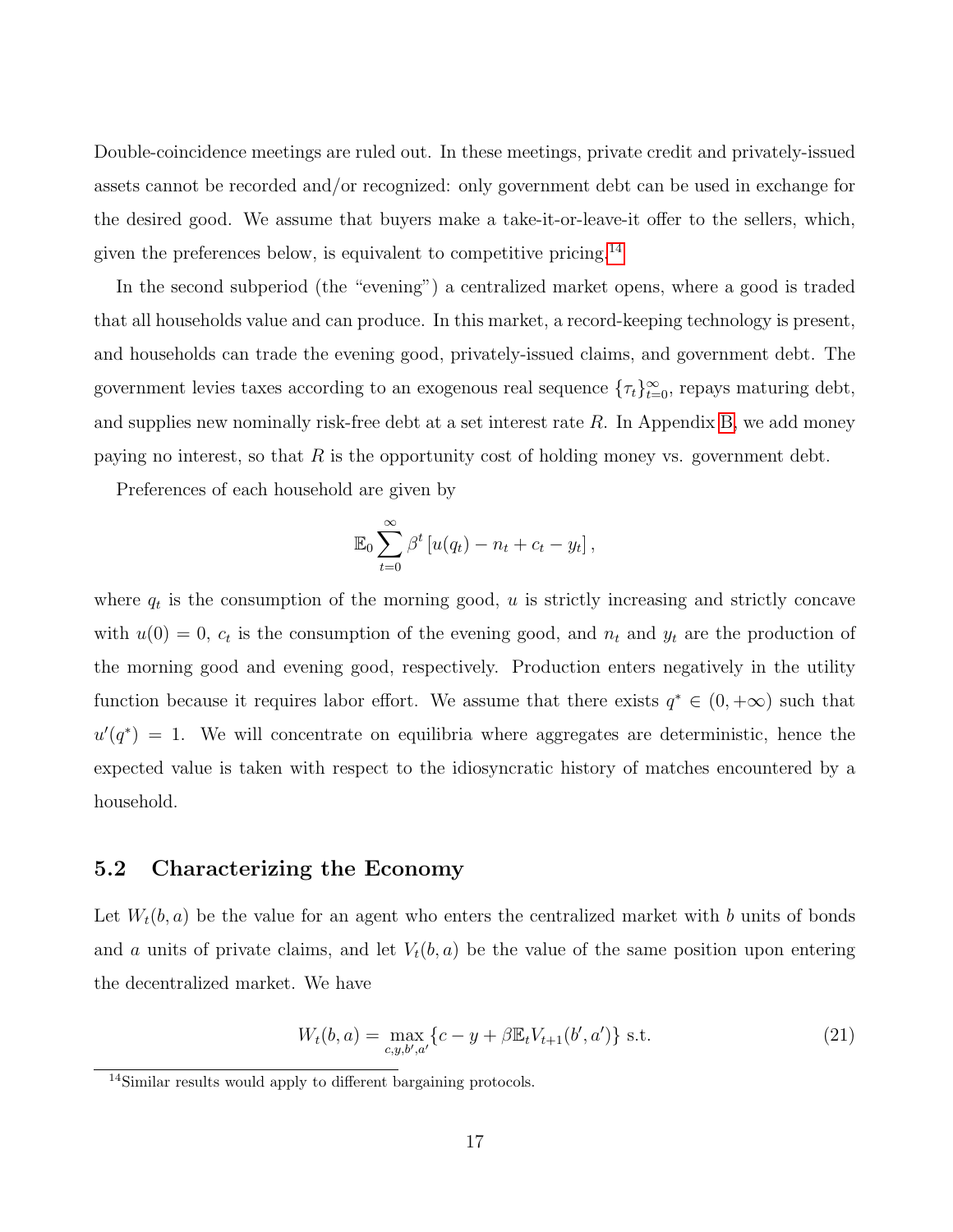<span id="page-18-2"></span>
$$
P_t c + \frac{a'}{1 + R_t^p} + \frac{b'}{1 + R} \le P_t (y - \tau_t) + a + b,\tag{22}
$$

<span id="page-18-0"></span>
$$
a' \ge -\underline{a}P_t,\tag{23}
$$

and

<span id="page-18-1"></span>
$$
b' \ge 0. \tag{24}
$$

 $P_t$  is the price of goods in term of nominal claims in the centralized market, and  $R_t^p$  $_t^p$  is the nominal interest rate on private claims between periods t and  $t + 1$ . Equation [\(23\)](#page-18-0) imposes a borrowing limit on households so that they cannot engage in Ponzi schemes; equation [\(24\)](#page-18-1) bans naked short selling of government debt. While privately-issued claims and government bonds are perfect substitutes when entering into the centralized market, the two assets are different in the decentralized market, and equation [\(24\)](#page-18-1) formalizes the constraint that only the government can issue the latter.

The solution to maximizing [\(21\)](#page-17-1) subject to [\(22\)](#page-18-2), [\(23\)](#page-18-0), and [\(24\)](#page-18-1) yields

<span id="page-18-3"></span>
$$
W_t(b, a) = \hat{W}_t + \frac{a+b}{P_t},\tag{25}
$$

where  $\hat{W}_t$  depends on subsequent choices, but is independent of the current state. When buyers and sellers meet in the decentralized market, in any meeting in which buyers exchange  $\ddot{b}$  units of government bonds for  $\tilde{q}$  units of goods, equation [\(25\)](#page-18-3) implies that the sellers' participation constraint is

<span id="page-18-4"></span>
$$
-\tilde{q} + \tilde{b}/P_t \ge 0. \tag{26}
$$

Since buyers make a take-it-or-leave-it offer, equation [\(26\)](#page-18-4) is equivalent to a "bonds-in-advance" constraint in which buyers can purchase the good at the linear price  $P_t$  (the same price that will prevail in the centralized market), up to their endowment of government bonds.

Using equation [\(26\)](#page-18-4), and exploiting the fact that all the surplus from decentralized trade is appropriated by the buyers, the value function at the beginning of the period, before it is known who will be a seller, who will be a buyer, and who will not trade, is given by

$$
V_t(b, a) = W_t(b, a) + \chi \max_q [u(q) - q] = \hat{W}_t + \frac{a+b}{P_t} + \chi \max_q [u(q) - q], \tag{27}
$$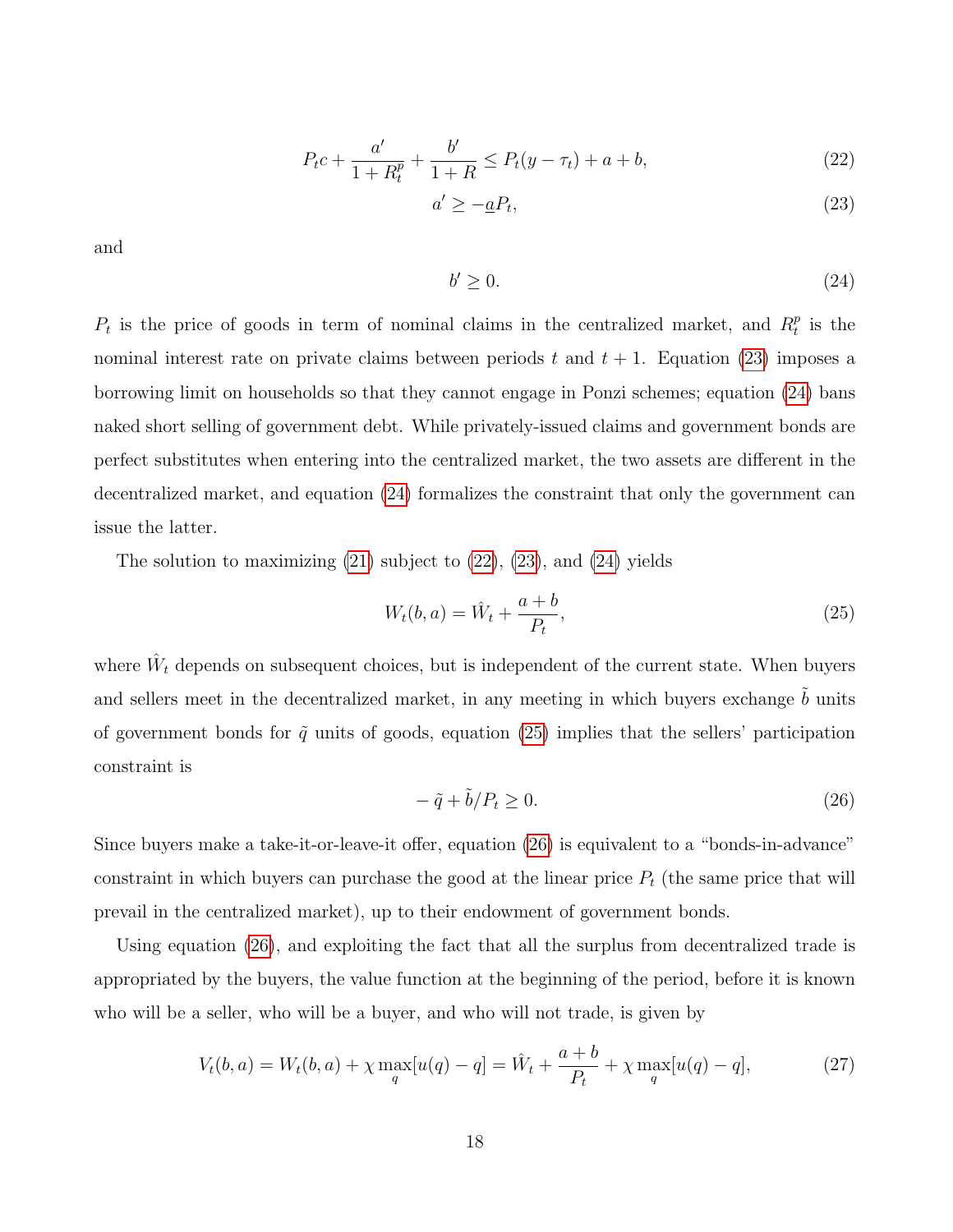subject to

$$
P_t q \leq b. \tag{28}
$$

It is straightforward to verify that  $\frac{\partial V_t(b,a)}{\partial b} = \frac{1}{P_t}$  $\frac{1}{P_t}$  for any  $b > P_t q^*$  and  $\frac{\partial V_t(b,a)}{\partial b} = \chi u'(b/P_t) + (1 \chi$ )(1/P<sub>t</sub>) for any  $b < P_t q^*$ , and that  $\frac{\partial V_t(b,a)}{\partial a} = \frac{1}{P_t}$  $\frac{1}{P_t}$  always. Taking this into account, the necessary and sufficient conditions for optimality in maximizing  $(21)$  subject to  $(22)$ ,  $(23)$ , and  $(24)$  are given by

<span id="page-19-1"></span>
$$
\frac{\beta(1+R_t^p)P_t}{P_{t+1}} = 1\tag{29}
$$

and

<span id="page-19-0"></span>
$$
\frac{P_{t+1}}{\beta(1+R)P_t} - 1 = \chi \left[ \max \left\{ u' \left( \frac{B_{t+1}}{P_{t+1}} \right), 1 \right\} - 1 \right].
$$
 (30)

Unless households are satiated with liquidity  $(B_{t+1}/P_{t+1} \geq q^*)$ , the rate of return on government bonds will be lower than the one on private assets, and it could even be negative in real terms.

#### 5.3 Does the FTPL Hold when Debt Provides Liquidity?

We can invert equation [\(30\)](#page-19-0) to obtain the demand for real bonds as a correspondence of the real interest rate on government debt, which yields the same equation as [\(15\)](#page-11-2) for the overlappinggenerations economy economy, with  $f$  defined as

$$
f(1+r_{t+1}): \begin{cases} = \frac{1}{1+r_{t+1}} (u')^{-1} \left[ \frac{\frac{1}{\beta(1+r_{t+1})} - (1-\chi)}{\chi} \right] & \text{for } r_{t+1} < 1/\beta - 1\\ \in [(u')^{-1}(1), \infty) & \text{for } r_{t+1} = 1/\beta - 1. \end{cases}
$$
(31)

Since we are interested in equilibria where the real rate on government debt is below the growth rate of the economy (zero, in our case), a necessary condition is that  $f(1) > 0$ , as in the OLG economy, and we assume this to be the case: the demand for liquidity must be enough for households to be willing to hold government debt even at a zero real interest rate. Furthermore, no equilibrium is possible if  $r_{t+1} > 1/\beta - 1$ , since households would have an incentive to accumulate indefinite savings at that interest rate.

With this definition of  $f$ , an equilibrium is characterized by the same difference equation as in the previous section, which is [\(16\)](#page-11-3) and [\(17\)](#page-11-4) in terms of the interest rate, and [\(18\)](#page-12-0) and [\(19\)](#page-12-2) in terms of real purchases of government bonds.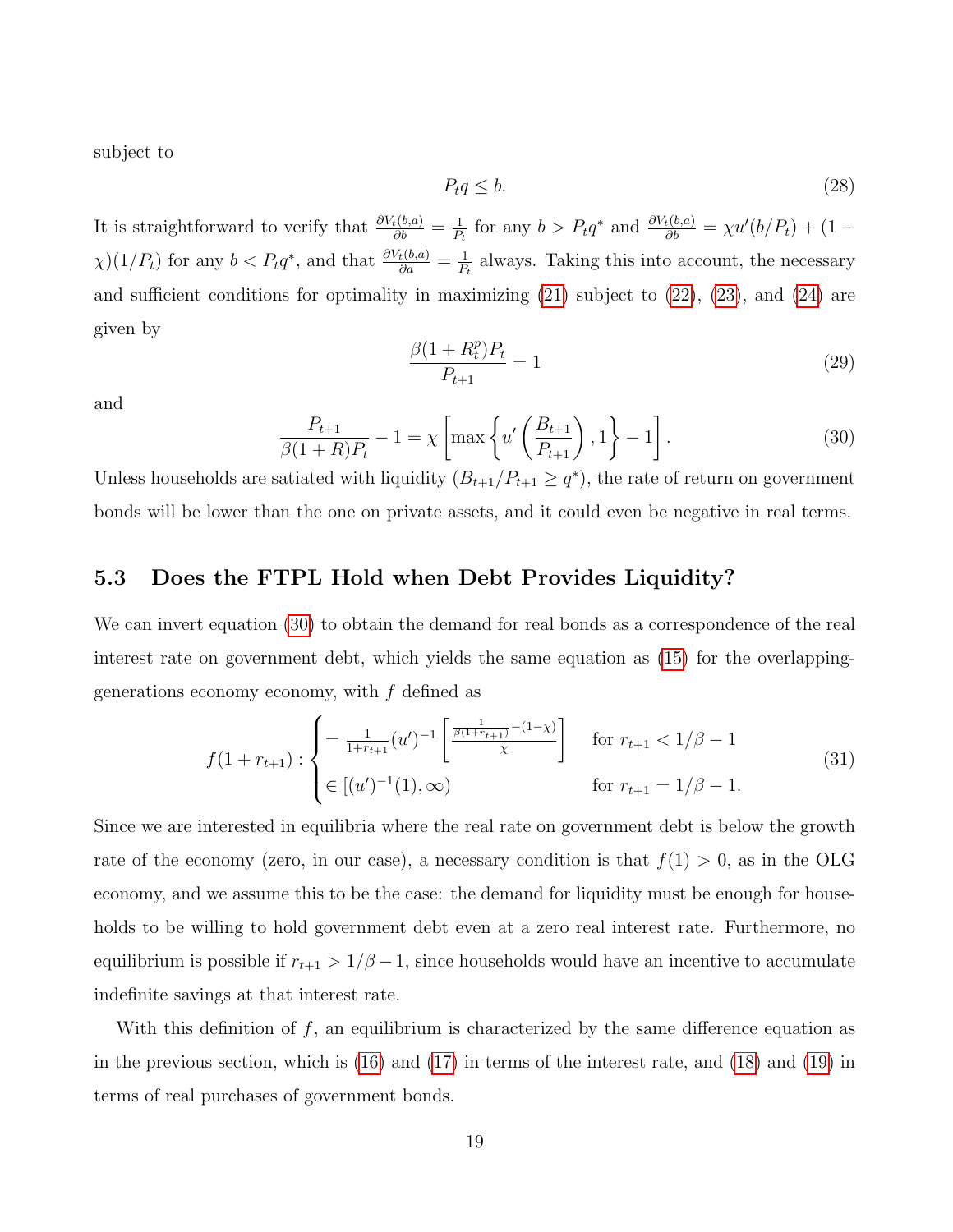While the equilibria of the two economies are described by the same difference equation, so that several results will be similar, nonetheless some important differences must be noted:

- The domain of  $s_t$  is different: in an overlapping-generations economy,  $s_t$  can take values in  $(-\infty, w^y)$ , while in the liquidity economy its values must be contained in  $[0, \infty)$ . While the difference at the top has no effect on the results, the inability to borrow from the government has important implications for equilibrium selection. This is not surprising, since we encountered in the previous section several instances in which the stable steady state of the difference equation is negative.
- In the overlapping-generations economy,  $r(s_t)$  approaches infinity as  $s_t \to w^y$ ; in contrast, here  $r(s_t)$  is constant at  $1/\beta - 1$  when  $s_t \geq \beta q^*$ .
- In the overlapping-generations economy,  $r(s_t)$  is finite at  $s_t = 0$ . In contrast,  $r(s_t)$  may approach  $-1$  at  $s_t = 0$  if u satisfies Inada conditions.

To characterize the set of equilibria, we now study the steady states and convergence properties of the difference equations, as we did in Propositions [1](#page--1-0) and [2](#page--1-0) for an OLG economy.

- **Proposition 3.** If  $\tau > 0$ , the difference equation [\(18\)](#page-12-0) admits exactly one steady state, with positive savings.
	- If  $\tau = 0$ , the difference equation [\(18\)](#page-12-0) admits exactly two steady states, one with zero and one with positive savings.
	- If  $\tau$  < 0, there generically exists an even number of steady states, all of which feature positive saving. If  $\tau$  is sufficiently close to zero, the number of steady states is two, and if it is sufficiently negative it is zero (no steady states exist).

**Proof.** As in Proposition [1,](#page--1-0) a steady state  $\bar{s}$  requires  $r(\bar{s})\bar{s} = \tau$ , and  $sr(s)$  is monotonically increasing when both s and  $r(s)$  are positive. We also know  $r := \lim_{s\to 0} r(s) \geq -1$ , with equality if  $\lim_{q\to 0} u'(q) = \infty$ , and  $r(s) = 1/\beta - 1$  for  $s \ge \beta q^*$ , so that  $\lim_{s\to\infty} s r(s) = \infty$ .  $sr(s) = 0$  when either  $s = 0$  or  $r(s) = 0$ . From  $f(1) > 0$  we know  $r(0) < 0$ , so  $r(s) = 0$  occurs exactly at one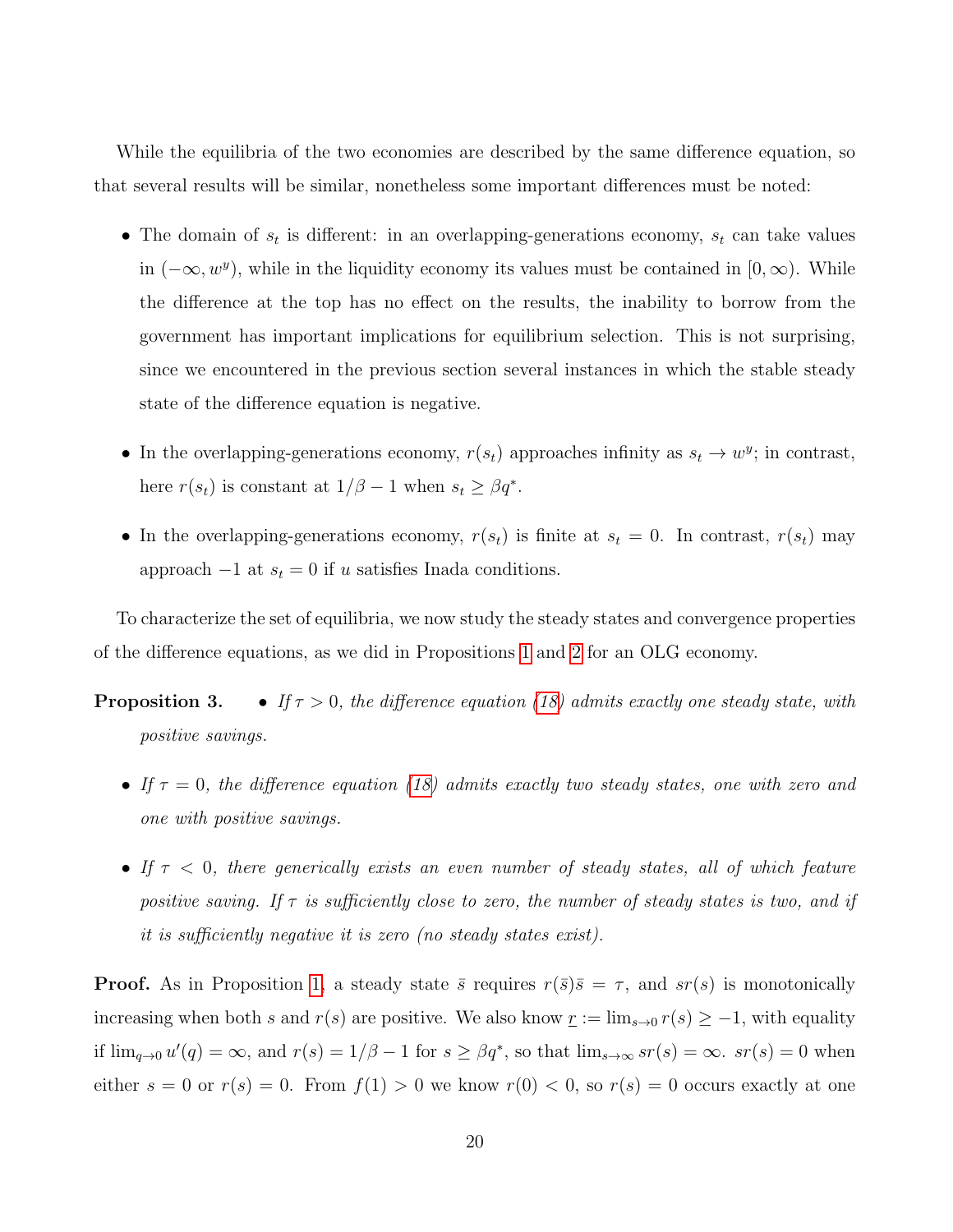point, at a value  $\hat{s} > 0$ , which proves the statement for the case in which  $\tau = 0$ . For  $\tau > 0$ , the monotonicity properties of  $sr(s)$  and its limits imply that there exists exactly one steady state, in  $(\hat{s}, \infty)$ , which again proves the relevant statement. Finally, for  $\tau < 0$ , we know  $sr(s) > \tau$  for all values of  $s \in [\hat{s}, \infty)$ , and at  $s = 0$ . By continuity, the number of steady states in the interval  $(0, \hat{s})$  must be generically even.<sup>[15](#page-21-0)</sup> Continuity also implies the remaining properties of the last bullet.  $\Box$ 

Away from a steady state, the dynamics are described in the following proposition:

- **Proposition 4.** If no steady state of the difference equation [\(18\)](#page-12-0) exists, then  $s_{t+1}$  is monotonically increasing and government debt eventually explodes exponentially, violating a household's transversality condition, which cannot happen in an equilibrium.
	- If  $\tau > 0$ , such that a unique steady state  $\bar{s}$  exists, then for  $s_1 > \bar{s}$ ,  $\{s_{t+1}\}_{t=0}^{\infty}$  is monotonically increasing and government debt eventually explodes exponentially, violating a household's transversality condition. For  $s_1 < \bar{s}$ ,  $\{s_{t+1}\}_{t=0}^T$  is monotonically decreasing until  $s_{T+1}[1 +$  $r(s_{T+1})$  –  $\tau$  < 0, at which point the difference equation no longer has a solution.
	- Let there be 2N steady states, ordered  $(\bar{s}^1, \ldots, \bar{s}^{2N})$ . If the initial saving rate is  $s_1 < \bar{s}^2$ , then  $s_t$  converges monotonically to  $\bar{s}^1$ . If  $N > 1$  and  $s_1 \in (\bar{s}^{2k}, \bar{s}^{2k+2}), \quad k = 1, ...N - 1$ ,  $s_t$  converges monotonically to  $\bar{s}^{2k+1}$ . Finally, if  $s_1 > \bar{s}^{2N}$ , then government debt eventually explodes exponentially, violating a household's transversality condition.

**Proof.** First,  $\lim_{s\to\infty} r(s)s = \infty$ , along with continuity, implies that  $s_{t+1} > s_t$  always if no steady state exists. In this case, equilibrium would require a monotonically increasing sequence  ${s_t}_{t=0}^{\infty}$ , which cannot converge, since any convergence point would have to be a steady state. Once  $s_t \ge \beta q^*$ , the difference equation becomes  $s_{t+1} = s_t/\beta - \tau_{t+1}$ , so that  $\lim_{t \to \infty} s_{t+1}/s_t = 1/\beta$ .

The household transversality condition requires

$$
\lim_{t \to \infty} \beta^t u' \left( \max \left\{ \frac{B_t}{P_t}, q^* \right\} \right) \frac{B_t}{P_t} = 0.
$$

<span id="page-21-0"></span> $15F<sub>0</sub>$  applies here as well.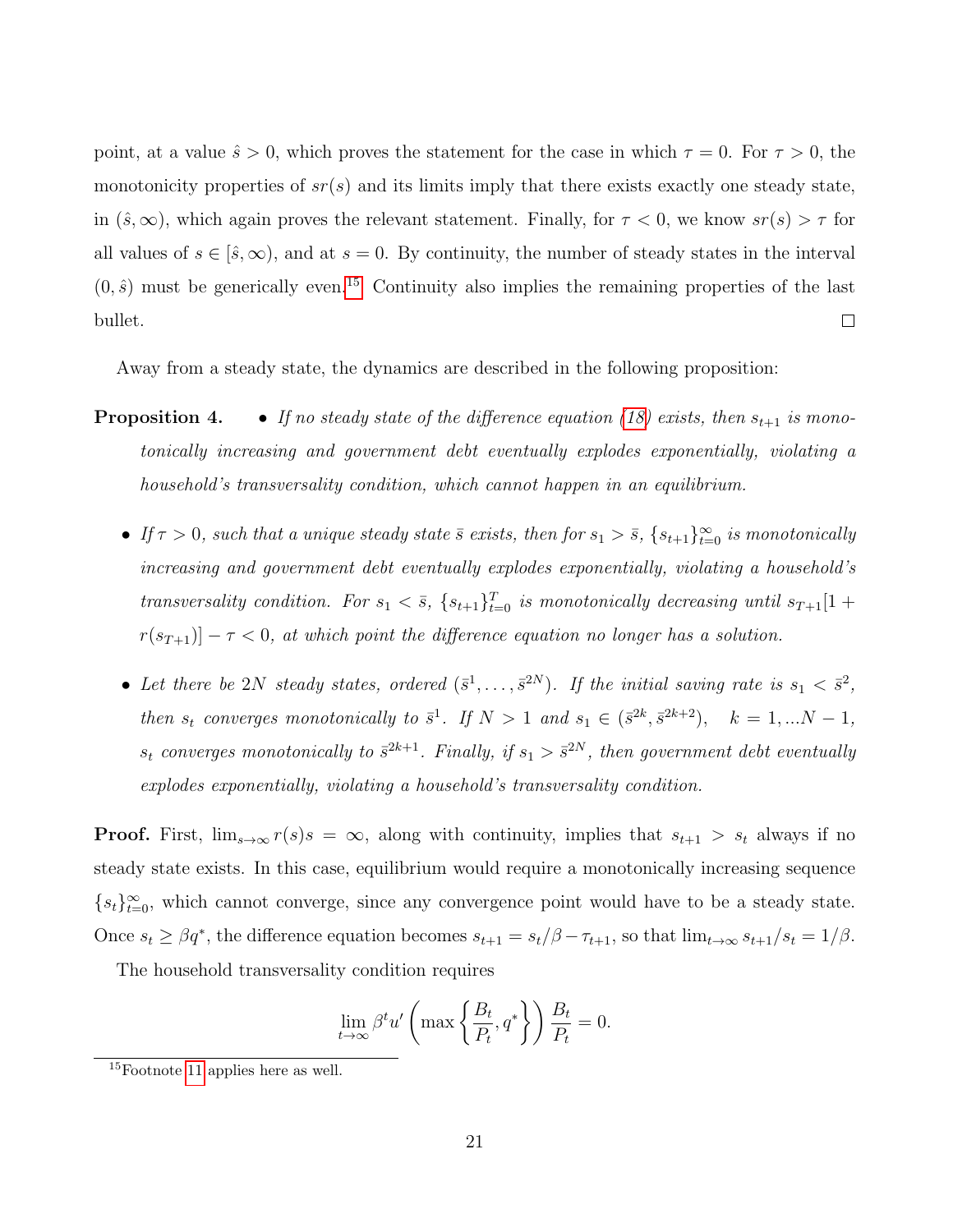For  $s_t \geq \beta q^*, \frac{B_{t+1}}{P_{t+1}}$  $\frac{B_{t+1}}{P_{t+1}} \geq q^*$ , hence exponential growth in  $s_t$  at a rate  $\beta$  would not be optimal from the households' perspective. The same reasoning applies if  $\tau > 0$  and  $s_1 > \bar{s}$ , or if  $\tau \leq 0$  and  $s_1 \geq \bar{s}^{2N}$ .

When 2N steady states exist, continuity and the boundary properties of  $sr(s)$  at  $s = 0$ and  $s = \infty$  imply  $s_{t+1} > s_t$  when  $s_t < \bar{s}^1, s_t > \bar{s}^{2N}$ , or  $s_t \in (\bar{s}^{2k}, \bar{s}^{2k+1}), k = 1, ..., N - 1$ . Conversely,  $s_{t+1} < s_t$  when  $s_t \in (\bar{s}^{2k-1}, \bar{s}^{2k}), k = 1, \ldots, N$ . The rest of the proof is identical to  $\Box$ Proposition [2.](#page--1-0)

While in the OLG economy a continuum of initial values of  $s_1$  is consistent with an equilibrium (provided  $\tau$  was such that an equilibrium exists), for the economy with liquidity this is only true if  $\tau \leq 0$ . When  $\tau > 0$ , a unique value of  $s_1$  (the steady state  $\bar{s}$ ) is consistent with an equilibrium, so that the FTPL applies and we can recover the price level uniquely from the condition

$$
\frac{B_0}{P_0} = \tau + s_1. \tag{32}
$$

However, when  $\tau > 0$ , the steady state is such that  $\bar{s}r(\bar{s}) > 0$ , which implies  $r(\bar{s}) > 0$ : the real interest rate on government debt is necessarily positive (above the zero growth rate of the economy). The FTPL would hold in this case, but it negates the premise of our paper. This observation has important implications when evaluating the effectiveness of fiscal policy to fight deflation. According to the standard FTPL, lowering  $\tau$  will increase prices.<sup>[16](#page-22-0)</sup> Hence, a commitment to smaller fiscal revenues will lead to an immediate jump to higher prices. This policy prediction ceases to be true in an economy in which government debt offers liquidity services and the real interest rate is negative.  $17$  As discussed in Section [2,](#page-5-0) observing positive debt and a persistently negative interest rate in this economy is by itself evidence that households already expect *primary deficits*, at least in the long run, and that government debt retains positive value only because it also provides liquidity services.[18](#page-22-2)

<span id="page-22-0"></span> $\frac{16}{16}$ In our perfect foresight economy, lowering  $\tau$  corresponds to a surprise revaluation of government debt, and is subject to Niepelt's [\[25\]](#page-26-4) criticism. However, the same result applies in an economy in which  $\tau$  is ex ante stochastic and we are comparing across different realizations. See Daniel [\[12\]](#page-25-8).

<span id="page-22-1"></span><sup>&</sup>lt;sup>17</sup>More precisely, what is relevant is whether the interest rate is negative asymptotically, since our proofs rely on limiting dynamics of the difference equation.

<span id="page-22-2"></span><sup>&</sup>lt;sup>18</sup>A knife-edge situation arises for time-varying paths of taxes in which  $\tau_t > 0$  (at least asymptotically) but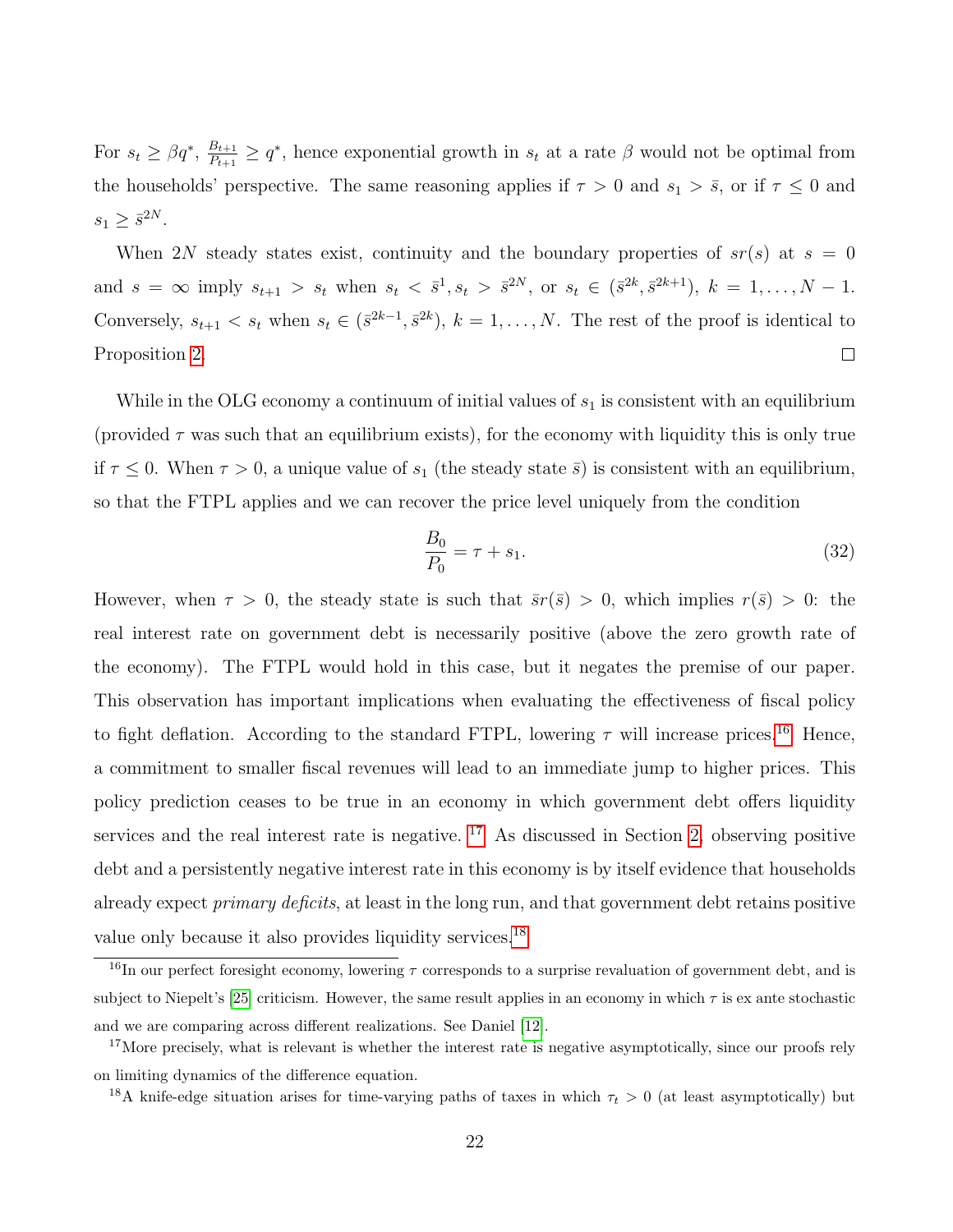When  $\tau \leq 0$ , the FTPL breaks down in the same way it did in the overlapping-generations economy. A continuum of values of  $s_1 \in [0, \bar{s}^{MAX}]$  are consistent with a competitive equilibrium. Unless the economy starts at the highest steady state  $\bar{s}^{\text{MAX}}$ , it converges to a lower steady state, which involves positive debt if  $\tau < 0$  and no debt if  $\tau = 0$ . Correspondingly, if the economy starts with positive values of government debt and  $s^{MAX} + \tau > 0$ , a continuum of initial levels of prices is consistent with an equilibrium, as described by equation [\(20\)](#page-14-1); the same considerations about comparative statics and the presence of a lower bound for prices that we discussed in Section [4](#page-10-0) apply here as well. All of these results are reminiscent of the properties of equilibria with moneysupply rules in cash-in-advance economies, as in Matsuyama [\[23,](#page-26-7) [24\]](#page-26-8) or Woodford [\[32\]](#page-27-0). This is not surprising, since debt plays the same role as fiat money for this environment.<sup>[19](#page-23-1)</sup>

### <span id="page-23-0"></span>6 Conclusion

The FTPL is not a robust equilibrium selection criterion when the interest rate is persistently below the growth rate of the economy: whether the theory does or does not hold depends on the specific economic forces that lead to low rates. In this paper, we have shown three broad classes of models in which government bonds feature low returns (or low expected returns); the situation is further complicated by the possibility that these reasons interact with each other. As an example, government debt might have a specific liquidity role because of its favorable risk profile; see Caballero and Farhi [\[6\]](#page-24-3). In turn, the greater liquidity role of debt in recessions might limit the need for procyclical fiscal policy to support the debt's favorable risk profile.<sup>[20](#page-23-2)</sup>

In this paper, we have concentrated on stationary environments. As Figure 1 showed, the real return on bonds has varied a great deal in the past decades, and it is possible that interest rates taxes decay exponentially to zero. Adapting Proposition 1 in Tirole [\[30\]](#page-26-9), one can then prove that there exists a unique equilibrium, even though the interest rate is asymptotically negative. The FTPL would hold in this knife-edge case. We are indebted to Gadi Barlevy for pointing this out.

<span id="page-23-1"></span><sup>&</sup>lt;sup>19</sup>Remarks [1](#page-15-0) and [2](#page-15-1) apply to this section as well. In addition to the papers by Matsuyama and Woodford, the potential for complicated dynamics is analyzed by Rocheteau and Wright [\[26\]](#page-26-10) in an environment closer to ours.

<span id="page-23-2"></span><sup>&</sup>lt;sup>20</sup>The role of term premia in explaining the recent experience of low interest rates is discussed in Campbell, Sunderam, and Viceira [\[7\]](#page-24-4) and Gourio and Ngo [\[16\]](#page-25-9), among others.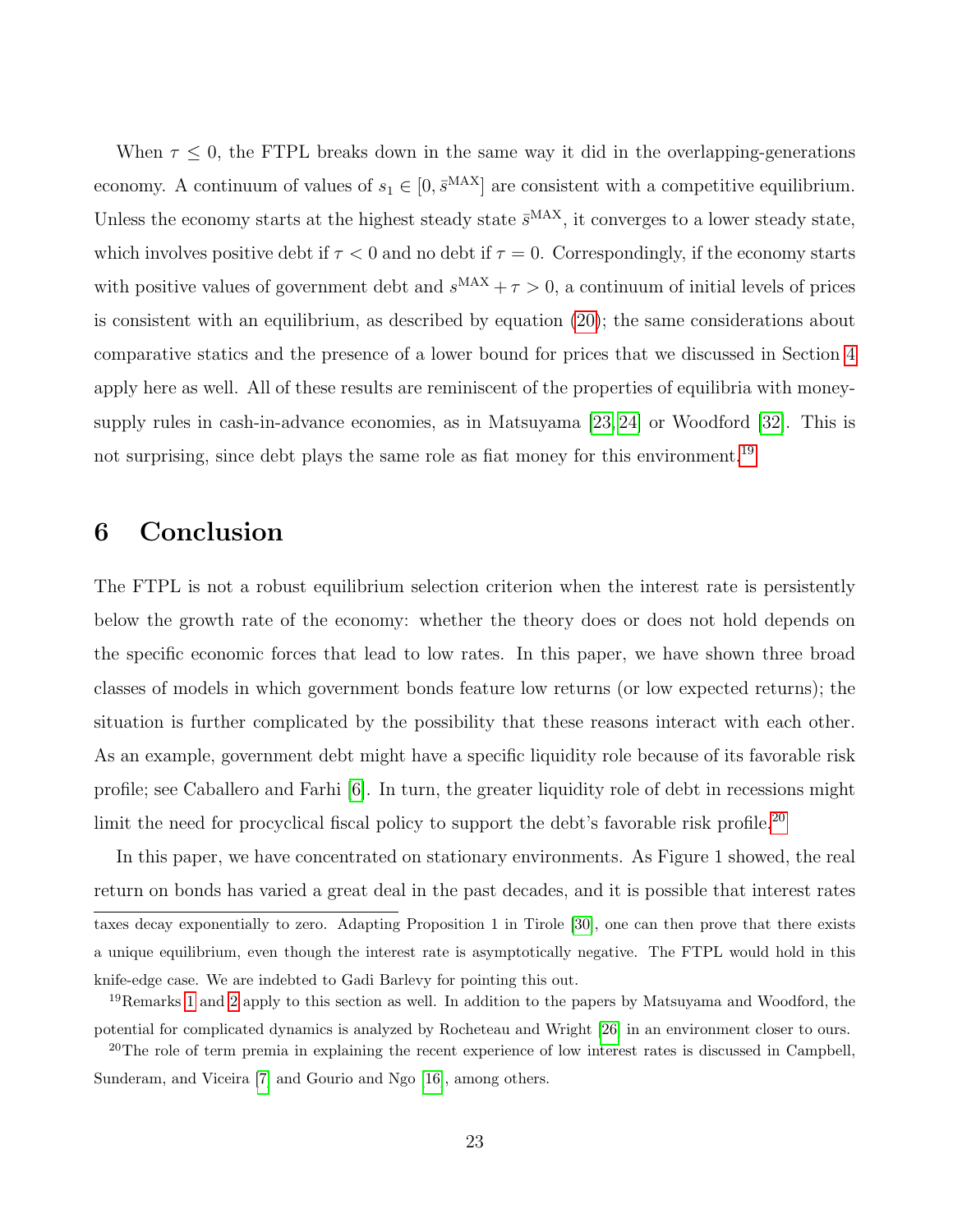will exceed the growth rate again in the future. In such richer environments, the validity of the FTPL would depend on the frequency and duration of low-rate episodes, in ways that could be analyzed using a regime-switching model such as Chung, Davig, and Leeper [\[8\]](#page-24-5) and Davig and Leeper [\[13\]](#page-25-10). However, to the extent that policymakers are not confident about their ability to estimate the true stochastic process of interest rates at a secular frequency, our analysis suggests caution in relying on fiscal surprises to manage inflation.

### References

- <span id="page-24-2"></span>[1] Andrew B. Abel, Gregory N. Mankiw, Lawrence H. Summers, and Richard J. Zeckhauser. Assessing dynamic efficiency: Theory and evidence. The Review of Economic Studies, 56(1):1–19, 1989.
- <span id="page-24-0"></span>[2] Marco Bassetto. A Game-Theoretic View of the Fiscal Theory of the Price Level. Econometrica, 70(6):2167–2195, 2002.
- <span id="page-24-7"></span>[3] Marco Bassetto. Equilibrium and Government Commitment. Journal of Economic Theory, 124(1):79–105, 2005.
- <span id="page-24-6"></span>[4] Marco Bassetto and Christopher Phelan. Speculative Runs on Interest Rate Pegs. Journal of Monetary Economics, 73:99–114, 2015.
- <span id="page-24-1"></span>[5] Willem H. Buiter. The Fiscal Theory of the Price Level: A Critique. Economic Journal, 112(481):459–480, 2002.
- <span id="page-24-3"></span>[6] Ricardo J. Caballero and Emmanuel Farhi. The Safety Trap. The Review of Economic Studies, Forthcoming.
- <span id="page-24-4"></span>[7] John Y. Campbell, Adi Sunderam, and Luis M. Viceira. Inflation Bets or Deflation Hedges? The Changing Risks of Nominal Bonds. Critical Finance Review, 6(2):263–301, 2017.
- <span id="page-24-5"></span>[8] Hess Chung, Troy Davig, and Eric M. Leeper. Monetary and Fiscal Policy Switching. Journal of Money, Credit and Banking, 39(4):809–842, 2007.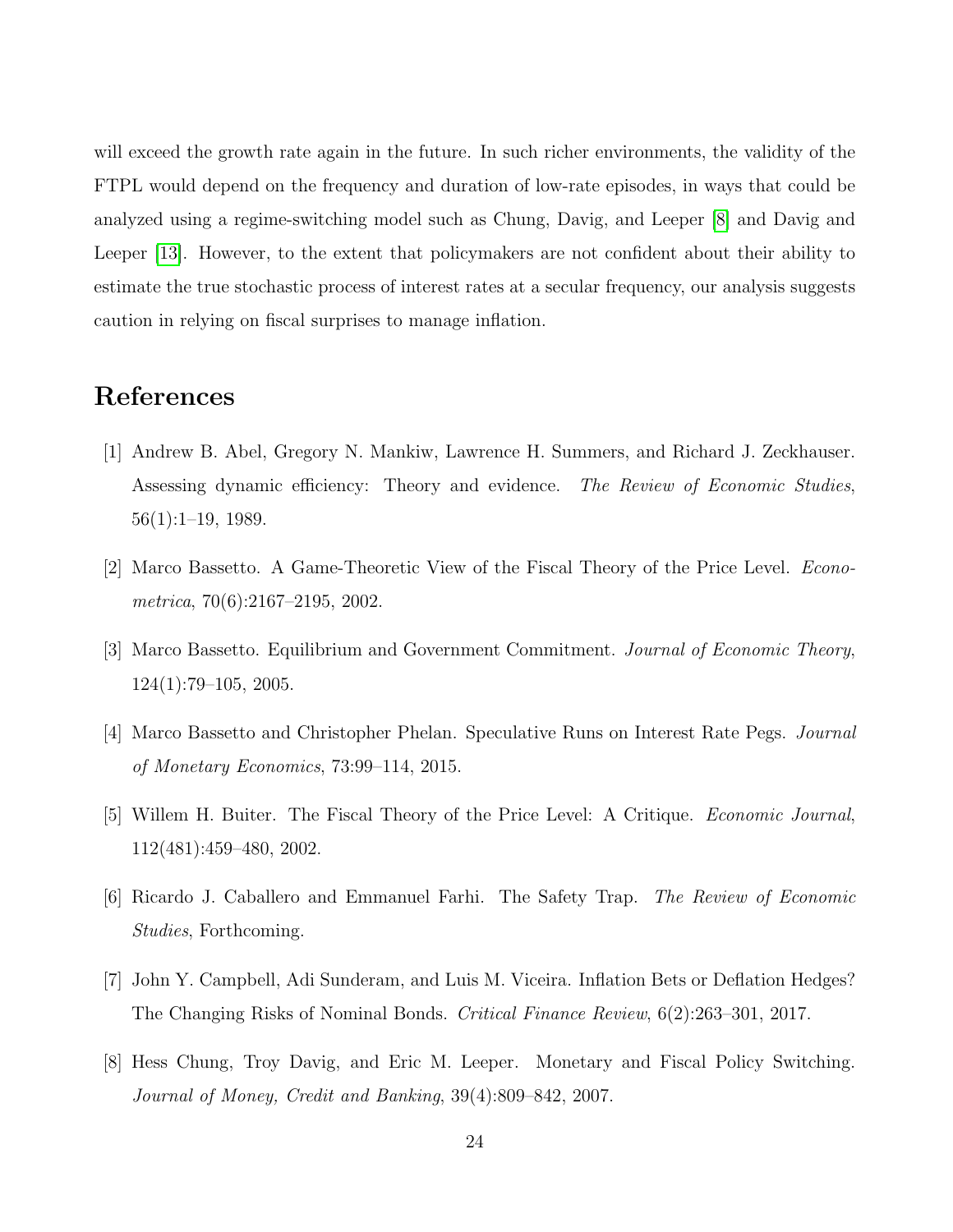- <span id="page-25-5"></span>[9] John H. Cochrane. Money as Stock. Journal of Monetary Economics, 52(3):501–528, 2005.
- <span id="page-25-0"></span>[10] John H. Cochrane. Determinacy and Identification with Taylor Rules. Journal of Political Economy,  $119(3):565-615$ ,  $2011$ .
- <span id="page-25-4"></span>[11] Wei Cui. Monetary-Fiscal Interactions with Endogenous Liquidity Frictions. European Economic Review, 87:1–25, 2016.
- <span id="page-25-8"></span>[12] Betty C. Daniel. The Fiscal Theory of the Price Level and Initial Government Debt. Review of Economic Dynamics, 10(2):193–206, 2007.
- <span id="page-25-10"></span>[13] Troy Davig and Eric M. Leeper. Generalizing the Taylor Principle: Reply. The American Economic Review, 100(1):618–624, 2010.
- <span id="page-25-3"></span>[14] Bego˜na Dom´ınguez and Pedro Gomis-Porqueras. The Effects of Secondary Markets for Government Bonds on Inflation Dynamics. [https://mpra.ub.uni-muenchen.de/75096/](https://mpra.ub.uni-muenchen.de/75096/1/MPRA_paper_75096.pdf) [1/MPRA\\_paper\\_75096.pdf](https://mpra.ub.uni-muenchen.de/75096/1/MPRA_paper_75096.pdf), 2016. Munich Personal RePEc Archive.
- <span id="page-25-2"></span>[15] François Geerolf. Reassessing Dynamic Efficiency. [http://www.econ.ucla.edu/fgeerolf/](http://www.econ.ucla.edu/fgeerolf/research/Efficiency_Emp.pdf) [research/Efficiency\\_Emp.pdf](http://www.econ.ucla.edu/fgeerolf/research/Efficiency_Emp.pdf), 2013. Mimeo, University of California at Los Angeles.
- <span id="page-25-9"></span>[16] François Gourio and Phuong Ngo. Risk Premia at the ZLB: A Macroeconomic Interpretation. [https://docs.google.com/viewer?a=v&pid=sites&srcid=](https://docs.google.com/viewer?a=v&pid=sites&srcid=ZGVmYXVsdGRvbWFpbnxmZ291cmlvfGd4OjI2MDhmMDIxMzY2ZDIxMTU) [ZGVmYXVsdGRvbWFpbnxmZ291cmlvfGd4OjI2MDhmMDIxMzY2ZDIxMTU](https://docs.google.com/viewer?a=v&pid=sites&srcid=ZGVmYXVsdGRvbWFpbnxmZ291cmlvfGd4OjI2MDhmMDIxMzY2ZDIxMTU), 2016. Mimeo, Federal Reserve Bank of Chicago and Cleveland State University.
- <span id="page-25-6"></span>[17] Takashi Kamihigashi. Necessity of Transversality Conditions for Stochastic Problems. Journal of Economic Theory, 109(1):140–149, 2003.
- <span id="page-25-1"></span>[18] Narayana R. Kocherlakota and Christopher Phelan. Explaining the Fiscal Theory of the Price Level. Federal Reserve Bank of Minneapolis Quarterly Review, 23(4):14–23, 1999.
- <span id="page-25-7"></span>[19] Ricardo Lagos and Randall Wright. A Unified Framework for Monetary Theory and Policy Analysis. Journal of Political Economy, 113(3):463–484, 2005.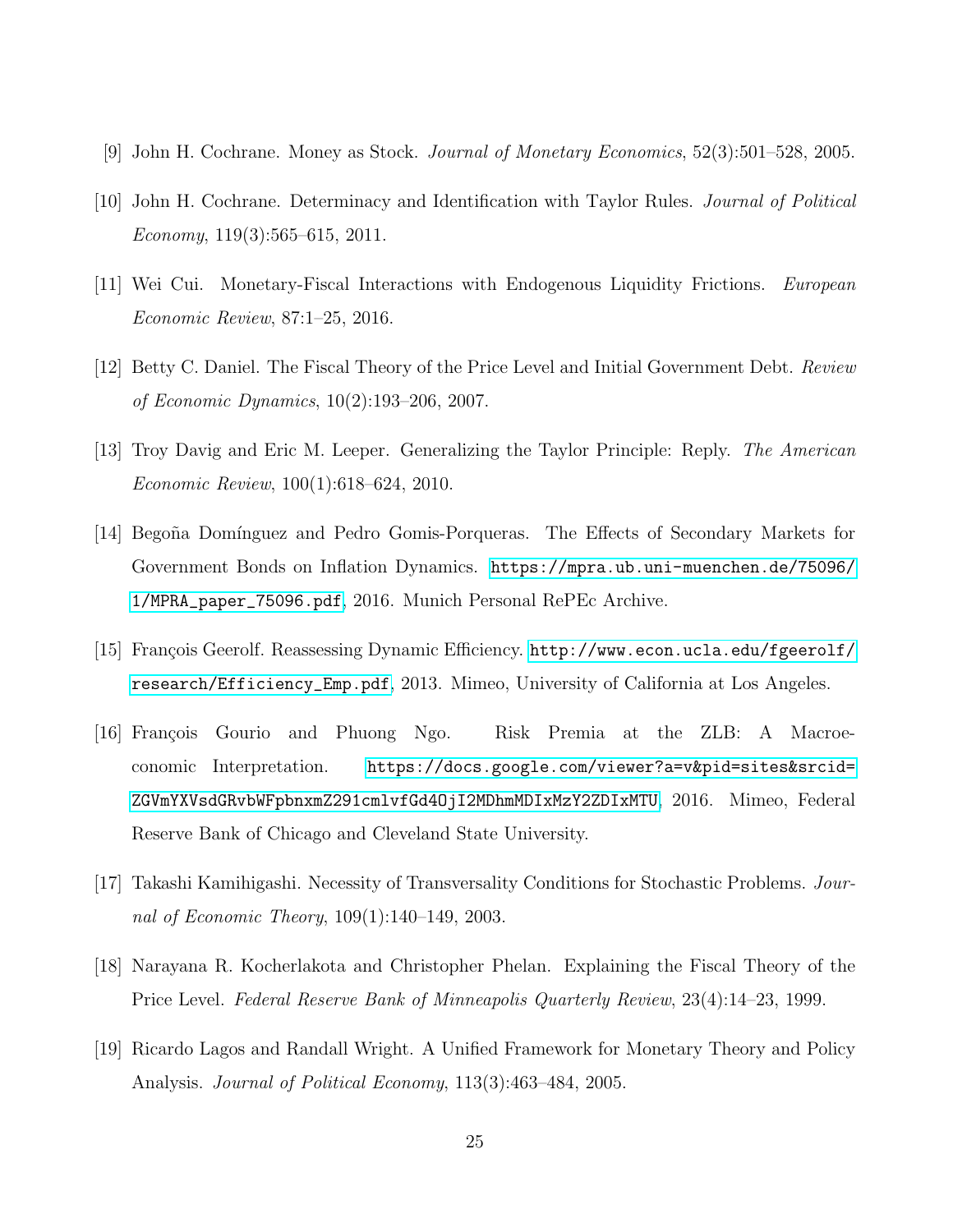- <span id="page-26-0"></span>[20] Eric Leeper. Equilibria under 'Active' and 'Passive' Monetary Policies. Journal of Monetary Economics, 27(1):129–147, 1991.
- <span id="page-26-3"></span>[21] Lars Ljungqvist and Thomas J. Sargent. Recursive Macroeconomic Theory. MIT Press, 3rd edition edition, 2012.
- <span id="page-26-6"></span>[22] Magali Marx, Benoît Mojon, and François R. Velde. Why Have Interest Rates Fallen Far Below the Return on Capital. Working Paper 630, Banque de France, 2017.
- <span id="page-26-7"></span>[23] Kiminori Matsuyama. Sunspot Equilibria (Rational Bubbles) in a Model of Money-in-the-Utility-Function. Journal of Monetary Economics, 25(1):137–144, 1990.
- <span id="page-26-8"></span>[24] Kiminori Matsuyama. Endogenous Price Fluctuations in an Optimizing Model of a Monetary Economy. Econometrica, 59(6):1617–1631, 1991.
- <span id="page-26-4"></span>[25] Dirk Niepelt. The Fiscal Myth of the Price Level. The Quarterly Journal of Economics, 119(1):277–300, 2004.
- <span id="page-26-10"></span>[26] Guillaume Rocheteau and Randall Wright. Liquidity and Asset-Market Dynamics. Journal of Monetary Economics, 60(2):275–294, 2013.
- <span id="page-26-2"></span>[27] Thomas J. Sargent. Dynamic Macroeconomic Theory. Harvard University Press, 1987.
- <span id="page-26-5"></span>[28] Thomas J. Sargent and Neil Wallace. "Rational" Expectations, the Optimal Monetary Instrument, and the Optimal Money Supply Rule. Journal of Political Economy, 83(2):241– 254, 1975.
- <span id="page-26-1"></span>[29] Christopher A. Sims. A Simple Model for Study of the Determination of the Price Level and the Interaction of Monetary and Fiscal Policy. Economic Theory, 4(3):381–399, 1994.
- <span id="page-26-9"></span>[30] Jean Tirole. Asset Bubbles and Overlapping Generations. Econometrica, 53(5):1071–1100, 1985.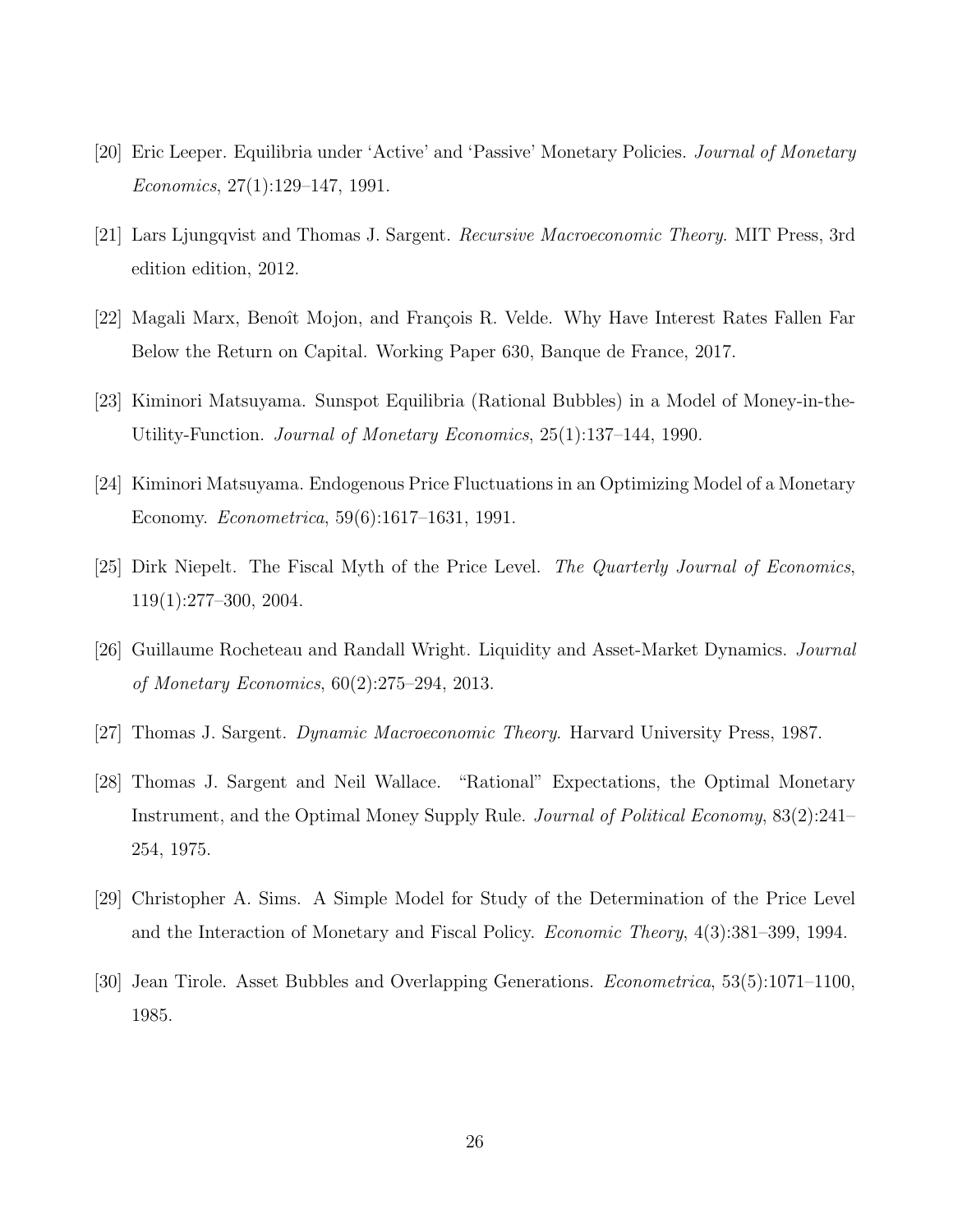- <span id="page-27-3"></span>[31] Michael Woodford. Indeterminacy of Equilibrium in the Overlapping Generations Model: A Survey. <http://www.columbia.edu/~mw2230/Woodford84.pdf>, 1984. Mimeo, Columbia University.
- <span id="page-27-0"></span>[32] Michael Woodford. Monetary Policy and Price Level Determinacy in a Cash-in-Advance Economy. Economic Theory, 4(3):345–380, 1994.
- <span id="page-27-1"></span>[33] Michael Woodford. *Interest & Prices*. Princeton University Press, 2003.
- <span id="page-27-2"></span>[34] Kei-Mu Yi and Jing Zhang. Understanding Global Trends in Long-Run Interest Rates. Economic Perspectives, Federal Reserve Bank of Chicago, 41(2):1–20, 2017.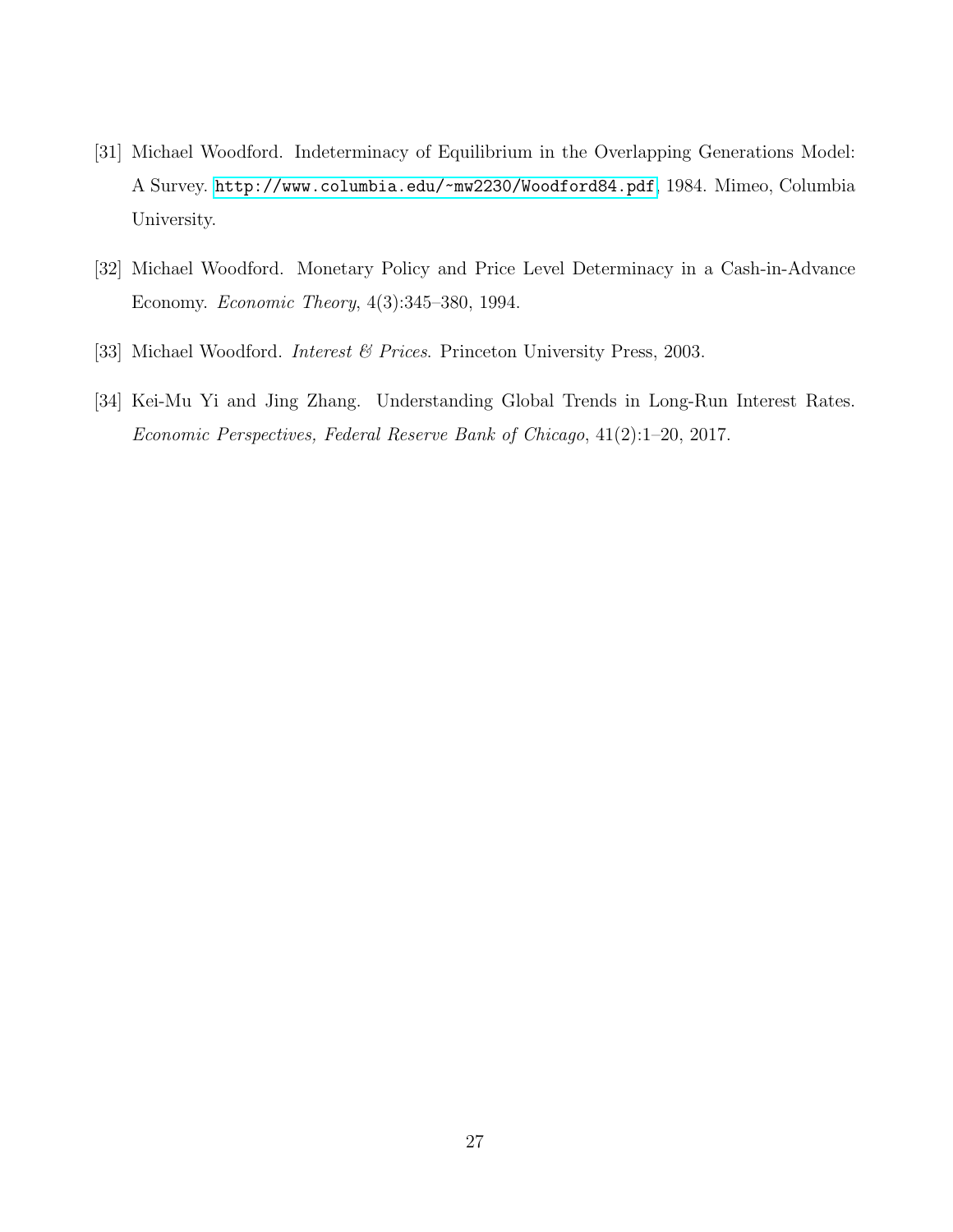# <span id="page-28-0"></span>Appendix A A Positive Net Present Value with Negative Expected Taxes

To discuss a specific example of Section [3,](#page-8-1) we now posit that the (log) endowment grows stochastically over time according to:

<span id="page-28-1"></span>
$$
\ln y_t - \ln y_{t-1} = \ln \Delta + \varepsilon_t,\tag{33}
$$

where  $\varepsilon_t$  is independent across time, with an exponential distribution with coefficient  $\lambda$ .

By using [\(33\)](#page-28-1) and imposing market clearing  $(y_t = c_t)$ , we rewrite the first-order condition [\(8\)](#page-9-2) at time t as

$$
1 = \beta(1 + r_{t+1})\Delta^{-\gamma} \mathbb{E}_t \left[ \exp\{-\gamma \varepsilon_{t+1}\} \right]
$$

It then follows

$$
1 + r_{t+1} = \frac{\Delta^{\gamma}(\gamma + \lambda)}{\beta \lambda}.
$$
\n(34)

Unlike in the previous two sections, here the level of the real interest rate is independent of government policy, as long as an equilibrium exists. Given the real interest rate computed above, equation [\(5\)](#page-7-1) is satisfied if and only if

<span id="page-28-2"></span>
$$
\frac{\Delta^{\gamma-1}(\gamma+\lambda)}{\beta(\lambda+1)} < 1. \tag{35}
$$

In order for the household problem to be well defined, parameters must be such that the utility of consuming the endowment must be finite, which requires

<span id="page-28-3"></span>
$$
\lambda \beta \Delta^{1-\gamma} < (\gamma + \lambda - 1). \tag{36}
$$

Equations [\(35\)](#page-28-2) and [\(36\)](#page-28-3) are mutually compatible only if  $\gamma > 1$ , i.e., when agents are sufficiently risk averse; in this case, there is a range of values for  $\Delta$  and  $\lambda$  such that the downside risk (the inverse of  $\Delta$ ) and volatility ( $\lambda$ ) are sufficiently elevated that [\(35\)](#page-28-2) hold, but not as large as yielding infinitely negative utility for the household.

Consider taxes next. It is convenient to define

$$
x_t := \tau_t/y_t,
$$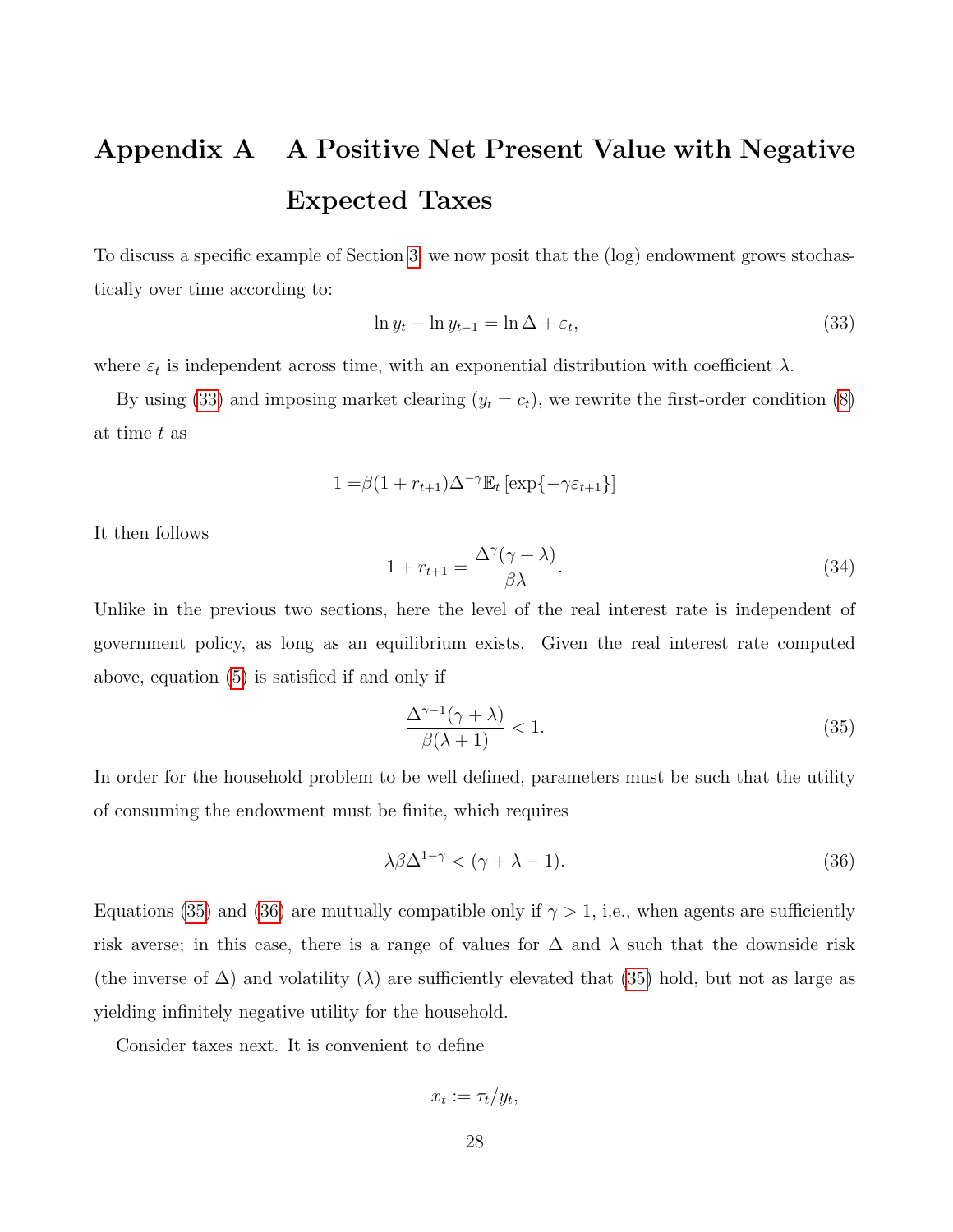expressing the primary surplus as a share of total endowment. We study a tax rule in which  $x_t$ is a function  $x(\varepsilon_t)$  only, and government debt is risk free in real as well as in nominal terms. In order for this to be the case, the price level  $P_{t+1}$  must be time-t measurable. From equation [\(9\)](#page-9-1),

$$
P_{t+1} = \frac{B_{t+1}}{x(\varepsilon_{t+1})y_{t+1} + \mathbb{E}_{t+1} \sum_{s=2}^{\infty} \frac{z_{t+s}}{z_{t+1}} \tau_{t+s}} - \frac{B_{t+1}}{y_{t+1} \left[ x(\varepsilon_{t+1}) + \mathbb{E}_{t+1} \sum_{s=2}^{\infty} \beta^{s-1} \left( \frac{y_{t+s}}{y_{t+1}} \right)^{1-\gamma} x(\varepsilon_{t+s}) \right]}.
$$
\n(37)

<span id="page-29-0"></span>In equation [\(37\)](#page-29-0), the assumption of i.i.d. growth and that the primary surplus/GDP ratio is only a function of the current shock implies that  $\mathbb{E}_{t+1} \sum_{s=2}^{\infty} \beta^{s-1} \left[ \left( \frac{y_{t+s}}{y_{t+1}} \right)^{1-\gamma} x(\varepsilon_{t+s}) \right]$ 1 is a constant, which we define  $\rho^{21}$  $\rho^{21}$  $\rho^{21}$ . It is straightforward to prove that  $\rho$  must be positive for government debt to also be positive in the future: intuitively, the present value of future taxes must remain positive. From equation [\(1\)](#page-5-1),  $B_{t+1}$  is predetermined (that is, time-t measurable). Hence,  $P_{t+1}$  is time-t measurable if and only if

<span id="page-29-2"></span>
$$
x(\varepsilon_{t+1}) = \bar{x}e^{-\varepsilon_{t+1}} - \rho.
$$
\n(38)

<span id="page-29-3"></span>for some constant  $\bar{x} > 0$ . Iterating on the definition of the present value of taxes  $\rho$ , we can recover how it is related to  $\bar{x}$ :

$$
\rho = \mathbb{E}_{t+1} \left[ \beta x(\varepsilon_{t+2}) \left( \frac{y_{t+2}}{y_{t+1}} \right)^{1-\gamma} + \sum_{s=3}^{\infty} \beta^{s-1} \left( \frac{y_{t+2}}{y_{t+1}} \right)^{1-\gamma} x(\varepsilon_{t+s}) \right]
$$
  
=  $\beta \mathbb{E}_{t+1} \left[ \left( \bar{x} e^{-\varepsilon_{t+2}} - \rho \right) \left( \frac{y_{t+2}}{y_{t+1}} \right)^{1-\gamma} + \left( \frac{y_{t+2}}{y_{t+1}} \right)^{1-\gamma} \rho \right] = \frac{\bar{x} \beta \Delta^{1-\gamma} \lambda}{\lambda + \gamma}.$  (39)

Combining [\(38\)](#page-29-2) and [\(39\)](#page-29-3) and taking expected values, we obtain

$$
E_t(x_{t+1}) = \frac{\bar{x}\lambda}{\lambda+1} \left[ 1 - \frac{\beta \Delta^{1-\gamma}(\lambda+1)}{\lambda+\gamma} \right] < 0,
$$

where the last inequality follows from assuming that the interest rate is low, more precisely, that [\(5\)](#page-7-1) and hence [\(35\)](#page-28-2) hold. Hence, in this i.i.d. economy, when parameters are such that [\(5\)](#page-7-1) holds and fiscal policy stabilizes the debt/GDP ratio, expected taxes one period ahead are always negative.

<span id="page-29-1"></span><sup>&</sup>lt;sup>21</sup>Note however that  $\rho$  depends on the function  $x(.)$ , so we need to solve for both of them jointly in what follows.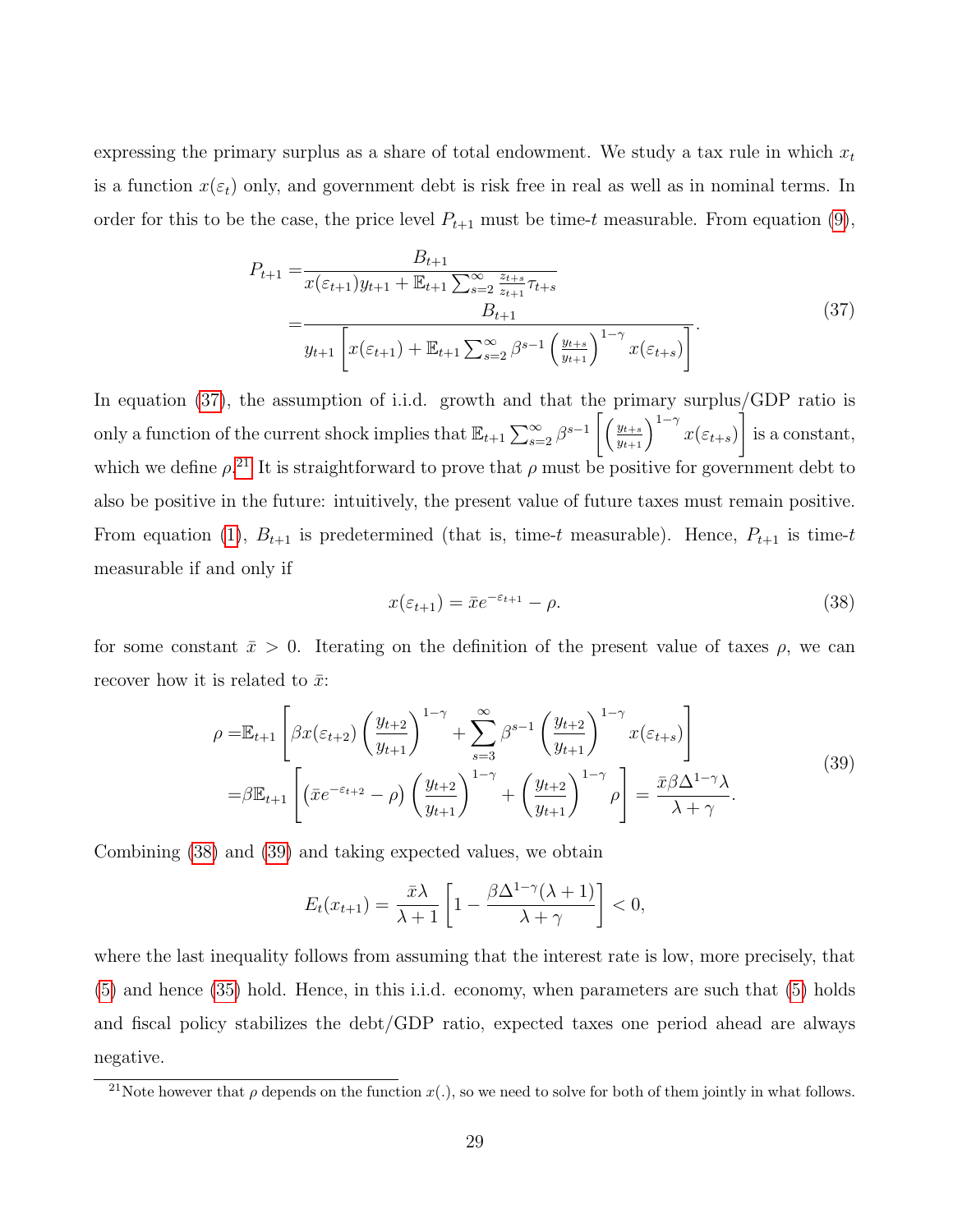### <span id="page-30-0"></span>Appendix B A Model with Government Debt and Money

We reconsider the economy of Section [5,](#page-16-0) but we now explicitly introduce money, so that money and government bonds circulate at the same time. The environment is the same as in Section [5,](#page-16-0) except that government debt is no longer accepted with probability one in bilateral meetings, but only with probability  $\zeta \in (0,1)$ . In contrast, the central bank issues "money," which is perfectly durable, divisible, and intrinsically useless, and yields a zero nominal return. Money is always recognized in bilateral meetings and can therefore be used with probability one. We again assume that buyers make a take-it-or-leave-it offer to the sellers, and they make their offer knowing whether the seller is able to accept only money or both money and bonds in exchange for goods.

In the centralized market, government debt is now a commitment by the government to deliver the face value in money at maturity, justifying the assumption that it is nominal debt. The central bank policy of setting an interest rate  $R$  implies that there is an infinitely elastic supply of new one-period bonds vs. money, at a relative price  $1/(1 + R)^{22}$  $1/(1 + R)^{22}$  $1/(1 + R)^{22}$ 

The government budget constraint is now modified to

<span id="page-30-4"></span>
$$
\frac{B_{t+1}}{1+R} + M_{t+1} = B_t + M_t - P_t \tau_t.
$$
\n(40)

#### B.1 Characterizing the Economy

As before, denote with  $W$  and  $V$  the value functions when entering the centralized and decentralized market, respectively. They now depend on money holdings  $m$ , in addition to government debt holdings and private claims. We have

<span id="page-30-2"></span>
$$
W_t(m, b, a) = \max_{c, y, b', a'} \{c - y + \beta \mathbb{E}_t V_{t+1}(m', b', a')\} \text{ s.t. } (41)
$$

<span id="page-30-3"></span>
$$
P_{t}c + \frac{a'}{1 + R_{t}^{p}} + \frac{b'}{1 + R} + m' \le P_{t}(y - \tau_{t}) + a + b + m,
$$
\n(42)

<span id="page-30-1"></span><sup>22</sup>See Bassetto and Phelan [\[4\]](#page-24-6) for a discussion of the consequences of imposing limits to the central bank's ability to convert new bonds into money and vice versa.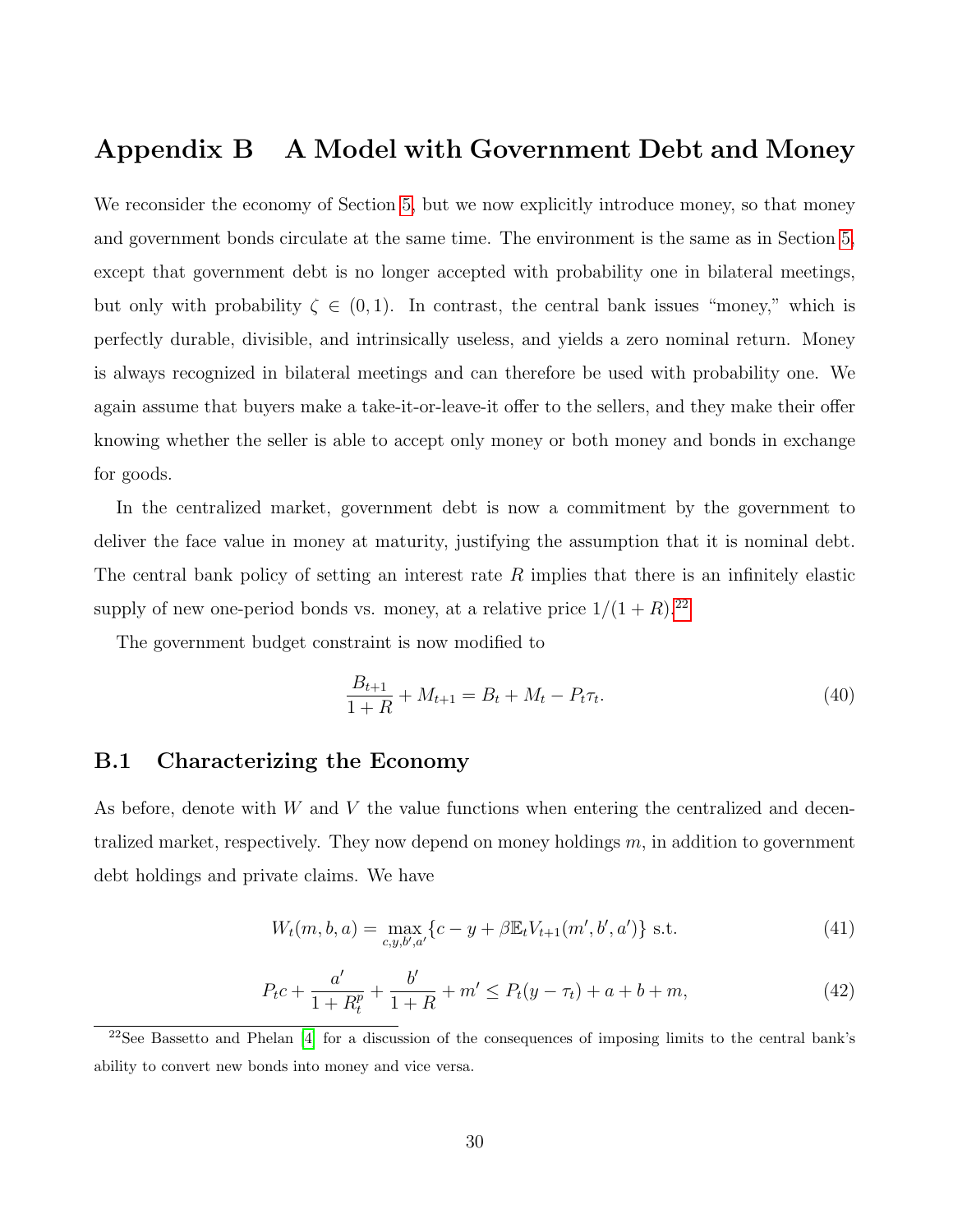[\(23\)](#page-18-0), [\(24\)](#page-18-1), and

<span id="page-31-1"></span>
$$
m' \ge 0. \tag{43}
$$

As government debt, money cannot be sold short.

The solution to the maximization problem above yields

<span id="page-31-0"></span>
$$
W_t(m, b, a) = \hat{W}_t + \frac{a + b + m}{P_t},
$$
\n(44)

where  $\hat{W}_t$  is independent of the current state. When entering in the centralized market, private claims and government bonds are both nominal, so they are a commitment to deliver money in that market: hence, they are perfect substitutes for money at that stage. This implies that, when able to accept government bonds, sellers are indifferent between receiving bonds or money.

When buyers and sellers meet in the decentralized market, let  $\tilde{l}$  be the amount of nominal claims that sellers receive in exchange for  $\tilde{q}$  units of goods. Depending on the meeting, this can take the form of money only, if the seller cannot accept government bonds, or both bonds and money. Equation [\(44\)](#page-31-0) then implies that the sellers' participation constraint is

$$
-\tilde{q} + \tilde{l}/P_t \ge 0. \tag{45}
$$

Buyers face again a linear price  $P_t$  when making their take-it-or-leave-it offer.

Using equation [\(26\)](#page-18-4), and exploiting the fact that all the surplus from decentralized trade is appropriated by the buyers, the value function at the beginning of the period, before it is known who will be a seller, who will be a buyer, and who will not trade, is given by

$$
V_t(m, b, a) = W_t(m, b, a) + \chi \zeta \max_{q} [u(q) - q] + \chi (1 - \zeta) \max_{\hat{q}} [u(\hat{q}) - \hat{q}]
$$
  

$$
= \hat{W}_t + \frac{a + b}{P_t} + \chi \zeta \max_{q} [u(q) - q] + \chi (1 - \zeta) \max_{\hat{q}} [u(\hat{q}) - \hat{q}],
$$
\n(46)

subject to

$$
P_t q \le m + b \tag{47}
$$

and

$$
P_t \hat{q} \le m. \tag{48}
$$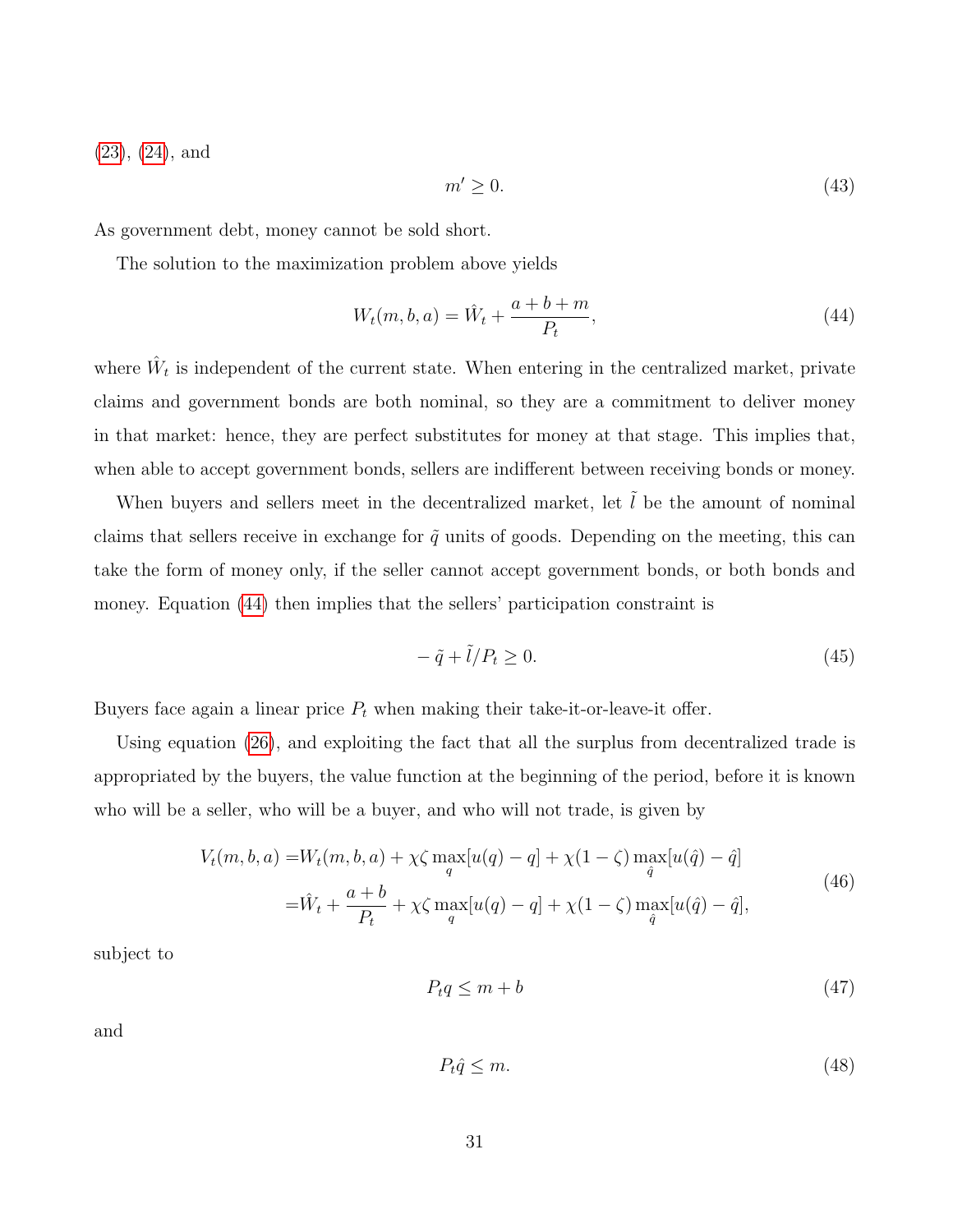We thus get  $\frac{\partial V_t(m,b,a)}{\partial a} = \frac{1}{P_1}$  $\frac{1}{P_t}$ 

$$
\frac{\partial V_t(m, b, a)}{\partial b} = \begin{cases} \frac{1}{P_t} & \text{if } m + b > P_t q^*\\ \chi \zeta u' \left(\frac{m + b}{P_t}\right) + (1 - \chi \zeta)(1/P_t) & \text{otherwise,} \end{cases}
$$

and

$$
\frac{\partial V_t(m, b, a)}{\partial m} = \begin{cases} \frac{1}{P_t} & \text{if } m > P_t q^* \\ \chi(1 - \zeta)u'\left(\frac{m}{P_t}\right) + (1 - \chi(1 - \zeta))(1/P_t) & \text{if } m \in (P_t q^* - b, P_t q^*) \\ \chi \zeta u'\left(\frac{m + b}{P_t}\right) + \chi(1 - \zeta)u'\left(\frac{m}{P_t}\right) + (1 - \chi)(1/P_t) & \text{otherwise.} \end{cases}
$$

Taking this into account, the necessary and sufficient conditions for optimality in maximizing [\(41\)](#page-30-2) subject to [\(42\)](#page-30-3), [\(23\)](#page-18-0), [\(24\)](#page-18-1), and [\(43\)](#page-31-1) are given by [\(29\)](#page-19-1),

<span id="page-32-0"></span>
$$
\frac{P_{t+1}}{\beta(1+R)P_t} - 1 = \chi \zeta \left[ \max \left\{ u' \left( \frac{M_{t+1} + B_{t+1}}{P_{t+1}} \right), 1 \right\} - 1 \right],\tag{49}
$$

and

<span id="page-32-1"></span>
$$
\frac{P_{t+1}}{\beta P_t} - 1 = \chi \zeta \left[ \max \left\{ u' \left( \frac{M_{t+1} + B_{t+1}}{P_{t+1}} \right), 1 \right\} - 1 \right] + \chi (1 - \zeta) \left[ \max \left\{ u' \left( \frac{M_{t+1}}{P_{t+1}} \right), 1 \right\} - 1 \right].
$$
 (50)

We will assume that  $R > 0$ , for otherwise money and government bonds would have the same opportunity cost and households would only hold bonds if they are satiated with liquidity. In this case, the rate of return on money is always lower than the rate of government bonds; equations [\(49\)](#page-32-0) and [\(50\)](#page-32-1) then imply that households will never find it optimal to accumulate enough money so as to buy  $q^*$  with money only. Government bonds will have a lower rate of return than private assets when liquidity is scarce even in meetings where money and bonds are traded  $((M_{t+1} + B_{t+1})/P_{t+1} \leq q^*).$ 

We obtain an excess demand for money relative to government bonds

<span id="page-32-2"></span>
$$
\frac{P_{t+1}}{\beta(1+R)P_t} - \frac{P_{t+1}}{\beta P_t} = -\chi(1-\zeta) \left[ u' \left( \frac{M_{t+1}}{P_{t+1}} \right) - 1 \right]
$$
(51)

which means that the bonds carry a liquidity premium over money.

We invert equation [\(49\)](#page-32-0) to obtain the demand for total liquidity (money plus bonds), which is given by

$$
\frac{B_{t+1} + M_{t+1}}{P_t(1+R)} = f(1+r_{t+1}) := \frac{1}{1+r_{t+1}} (u')^{-1} \left[ \frac{\frac{1}{\beta(1+r_{t+1})} - (1-\chi\zeta)}{\chi\zeta} \right].
$$
\n(52)